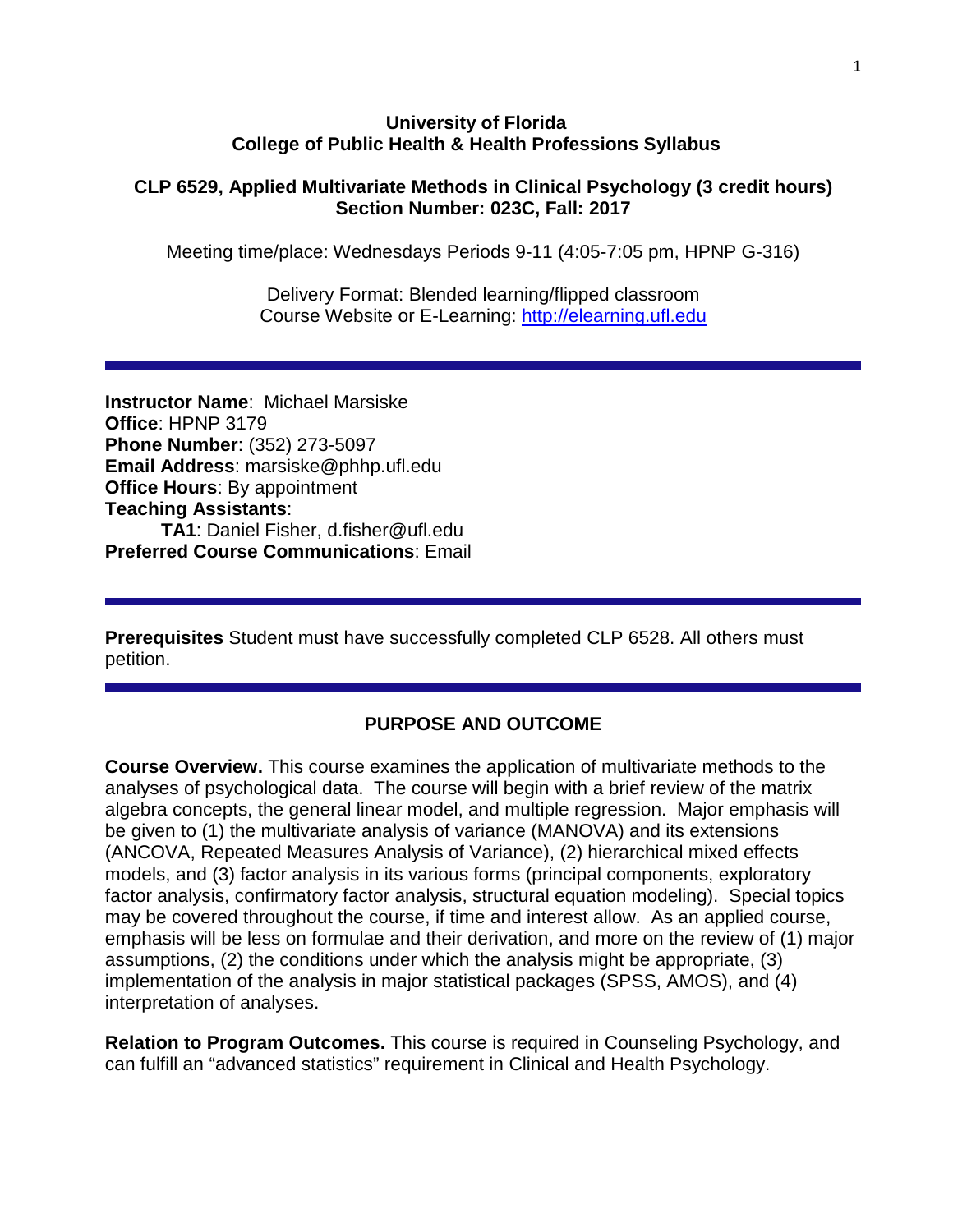**For accreditation site visitors:** Complete references for the reading materials may be found at [http://phhp-marsiske.sites.medinfo.ufl.edu/for-students/classes/references-for-clp-](http://phhp-marsiske.sites.medinfo.ufl.edu/for-students/classes/references-for-clp-6527652865297525-readings/)[6527652865297525-readings/](http://phhp-marsiske.sites.medinfo.ufl.edu/for-students/classes/references-for-clp-6527652865297525-readings/) . An overview of coverage of tests/measurement/psychometric topics across our four research design/measurement/statistics may be found at [http://phhp](http://phhp-marsiske.sites.medinfo.ufl.edu/for-students/classes/tests-and-measurement-coverage-in-clp-courses/)[marsiske.sites.medinfo.ufl.edu/for-students/classes/tests-and-measurement-coverage-in](http://phhp-marsiske.sites.medinfo.ufl.edu/for-students/classes/tests-and-measurement-coverage-in-clp-courses/)[clp-courses/](http://phhp-marsiske.sites.medinfo.ufl.edu/for-students/classes/tests-and-measurement-coverage-in-clp-courses/) . An overview of coverage of research design and methodology topics may be found at [http://phhp-marsiske.sites.medinfo.ufl.edu/for-students/classes/research-design](http://phhp-marsiske.sites.medinfo.ufl.edu/for-students/classes/research-design-and-methods-coverage-in-clp-courses/)[and-methods-coverage-in-clp-courses/](http://phhp-marsiske.sites.medinfo.ufl.edu/for-students/classes/research-design-and-methods-coverage-in-clp-courses/) .

## **Course Objectives and/or Goals**

Content domains: MANOVA and multivariate repeated measures of variance, discriminant function analysis, mixed effects/random effects modeling (hierarchical/between and longitudinal applications), principal components analysis and exploratory factor analysis, confirmatory factor analysis, structural equation modeling and mediated regression, multigroup CFAs

| <b>Dimension</b> | <b>Objective</b>                                                                                                                                                                                                                                                                       | Learning<br>activity/ies                                                                    | <b>Evaluation</b>                                                                                                                   |
|------------------|----------------------------------------------------------------------------------------------------------------------------------------------------------------------------------------------------------------------------------------------------------------------------------------|---------------------------------------------------------------------------------------------|-------------------------------------------------------------------------------------------------------------------------------------|
| Knowledge        | <b>Read textbook and primary</b><br>source meetings; class<br>powerpoints and transcripts.<br><b>Identify</b> the major topics<br>covered each week and the<br>relationship to the course<br>roadmap<br>Reproduce simple analysis<br>demonstrated in lecture                           | Online lectures,<br>online<br>demonstrations,<br>readings                                   | Self-testing and<br>mastery<br>learning;<br>multiple-choice<br>examination                                                          |
| Comprehension    | <b>Define</b> the major<br>concepts/terms each week<br><b>Describe</b> the appropriate<br>situations in which to use<br>techniques demonstrated<br>Differentiate among different<br>approaches (e.g., different kinds<br>of analysis strategies) and their<br>strengths and weaknesses | Online<br>demonstrations, In-<br>class discussion<br>readings                               | Self-testing and<br>mastery<br>learning, in-<br>class practice<br>exercises,<br>multiple-choice<br>examination                      |
| Application      | <b>Calculate major coefficients</b><br>and summary statistics<br><b>Chart</b> key findings and interpret<br>Choose the best analysis for a<br>given situation<br><b>Extend basic analysis situations</b><br>demonstrated in class to more<br>complex data problems                     | Online<br>demonstrations,<br>Hands-on class<br>sessions, Team-<br>based problem<br>solving, | Self-testing and<br>mastery<br>learning; in-<br>class practice<br>exercises, data<br>analysis<br>homework<br>(output<br>generation) |
| Analysis         | <b>Break down</b> the multiple results                                                                                                                                                                                                                                                 | Team-based                                                                                  | Peer-review                                                                                                                         |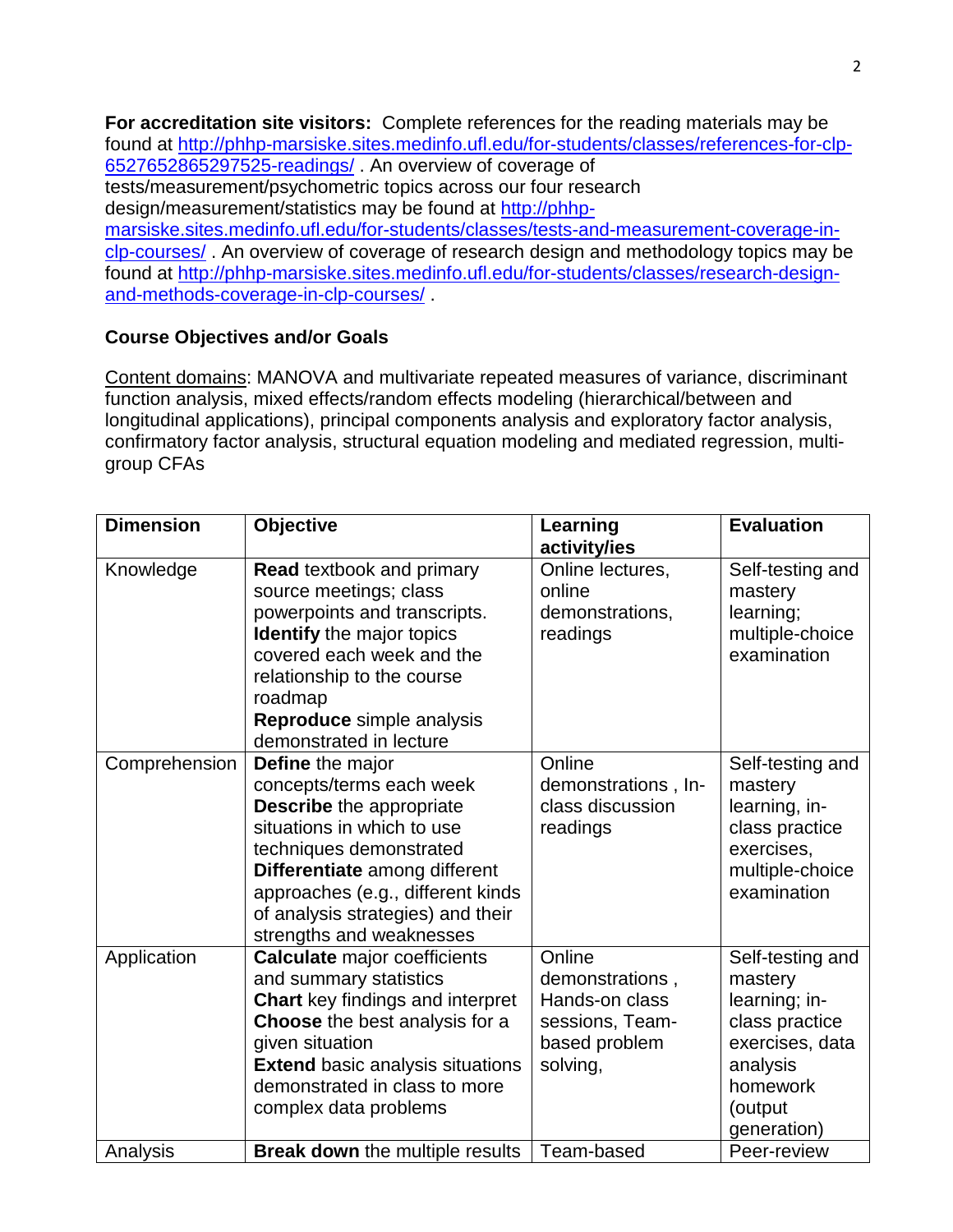| <b>Dimension</b> | <b>Objective</b>                                                                                                                                                                                                                                                                                                                                                                                                                                          | Learning<br>activity/ies                                        | <b>Evaluation</b>                                                                                                                                                                                                   |  |  |
|------------------|-----------------------------------------------------------------------------------------------------------------------------------------------------------------------------------------------------------------------------------------------------------------------------------------------------------------------------------------------------------------------------------------------------------------------------------------------------------|-----------------------------------------------------------------|---------------------------------------------------------------------------------------------------------------------------------------------------------------------------------------------------------------------|--|--|
|                  | of a data analysis into<br>constituent pieces<br><b>Interpret</b> the results of analyses<br>with regards to the substantive<br>questions being asked<br>Recommend next steps or<br>areas in need of clarification to<br>improve the analysis                                                                                                                                                                                                             | problem solving, In-<br>class discussion,<br>coaching/mentoring | and group self-<br>evaluation, data<br>analysis<br>homework<br>(analysis<br>selection and<br>output<br>interpretation)                                                                                              |  |  |
| <b>Synthesis</b> | <b>Collaborate with group</b><br>members to determine the best<br>solution to a complex problem<br><b>Combine</b> multiple sources of<br>information (e.g., information<br>regarding distributions and<br>analytical question)<br><b>Construct</b> an appropriate<br>analysis strategy for a multi-part<br>data problem<br>Model independent/dependent<br>variable relationships using the<br>appropriate techniques given<br>distributions and questions | Coaching/mentoring,<br>Team-based<br>problem solving            | Multiple choice<br>examination<br>(questions<br>combining<br>multiple<br>aspects of the<br>course);<br>homework<br>(multi-<br>component<br>data-analysis<br>problems);<br>personal data<br>application<br>exercises |  |  |
| Evaluation       | <b>Appraise</b> the quality of the data<br>and the admissibility of solutions<br>generated<br><b>Assess the fit/quality of the</b><br>solution and recommend next<br>steps<br><b>Compare/contrast solutions</b><br>generated under multiple<br>approaches to transformation or<br>data analysis<br><b>Prioritize</b> and select the best<br>choice for data analysis, given<br>available data and distribution<br>and research question.                  | Coaching/mentoring,<br>Team-based<br>problem solving            | <b>Homework</b><br>(data-analysis<br>problems<br>requiring you to<br>judge<br>effectiveness of<br>the solution);<br>group self-<br>evaluation<br>discussions;<br>personal data<br>application<br>exercises          |  |  |

## **Instructional Methods**

This is a blended learning course. Specifically, it uses a flipped classroom (lectures online, in person meetings for collaborative problem solving)

What is blended learning and why is it important? A Blended Learning class uses a mixture of technology and face-to-face instruction to help you maximize your learning. Knowledge content that I would have traditionally presented during a live class lecture is instead provided online before the live class takes place. This lets me focus my face-to-face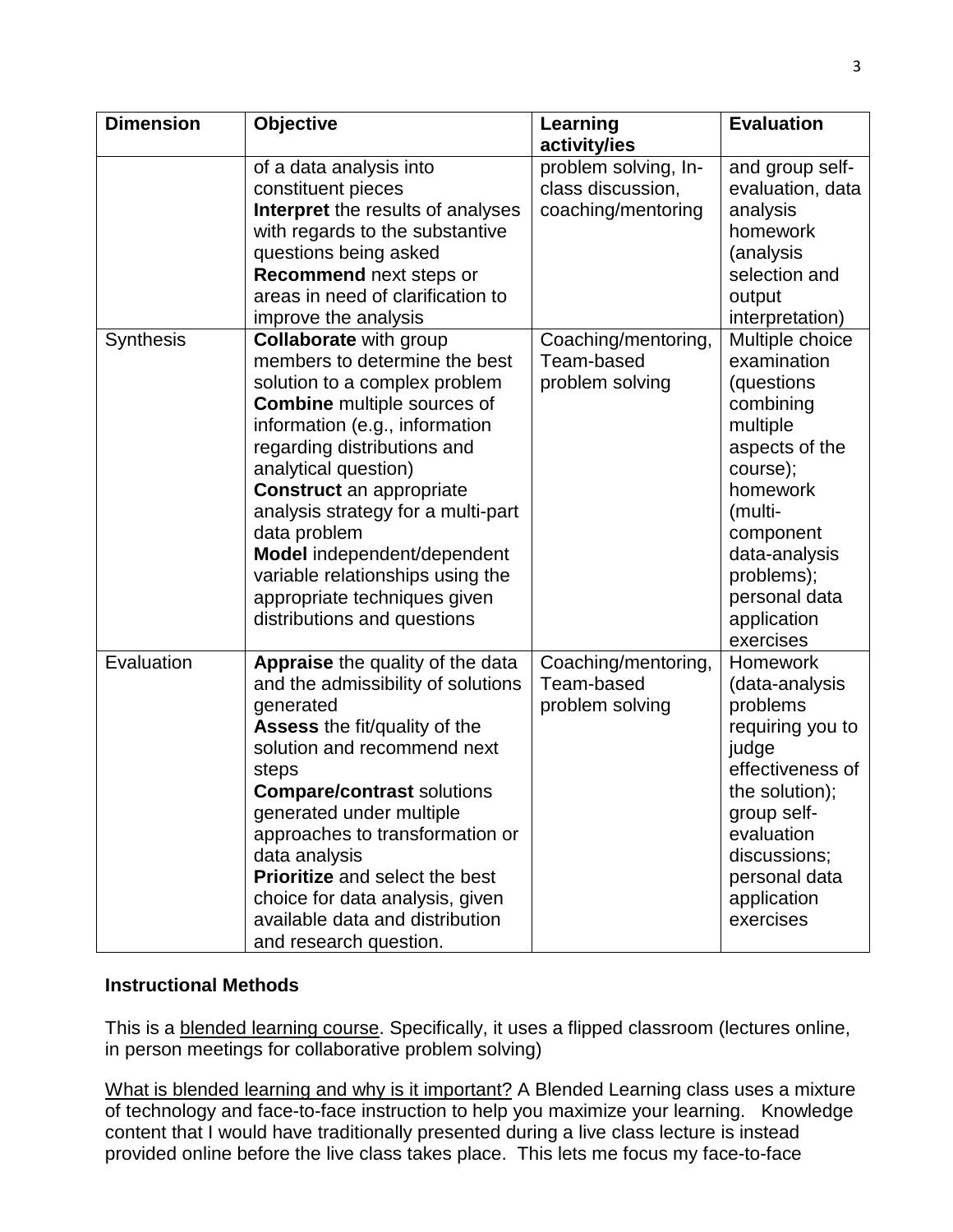teaching on course activities designed to help you strengthen higher order thinking skills such as critical thinking, problem solving, and collaboration. Competency in these skills is critical for today's health professional.

What is expected of me? You are expected to actively engage in the course throughout the semester. You must come to class prepared by completing all out-of-class assignments. This preparation gives you the knowledge or practice needed to engage in higher levels of learning during the live class sessions. If you are not prepared for the face-to-face sessions, you will struggle to keep pace with the activities occurring in the live sessions, and it is unlikely that you will reach the higher learning goals of the course. Similarly, you are expected to actively participate in the live class. Your participation fosters a rich course experience for you and your peers that facilitates overall mastery of the course objectives.

Things to keep in mind. Because I post material on line, you can go back and review it as many times as needed to feel comfortable with the material prior to the live class. Please keep in mind that you have to allocate your time wisely to take full advantage of the blended learning approach.

## **DESCRIPTION OF COURSE CONTENT**

#### **Topical Outline/Course Schedule**

(note: Readings are sometimes on topics ahead of the current week, to help prepare you for later weeks)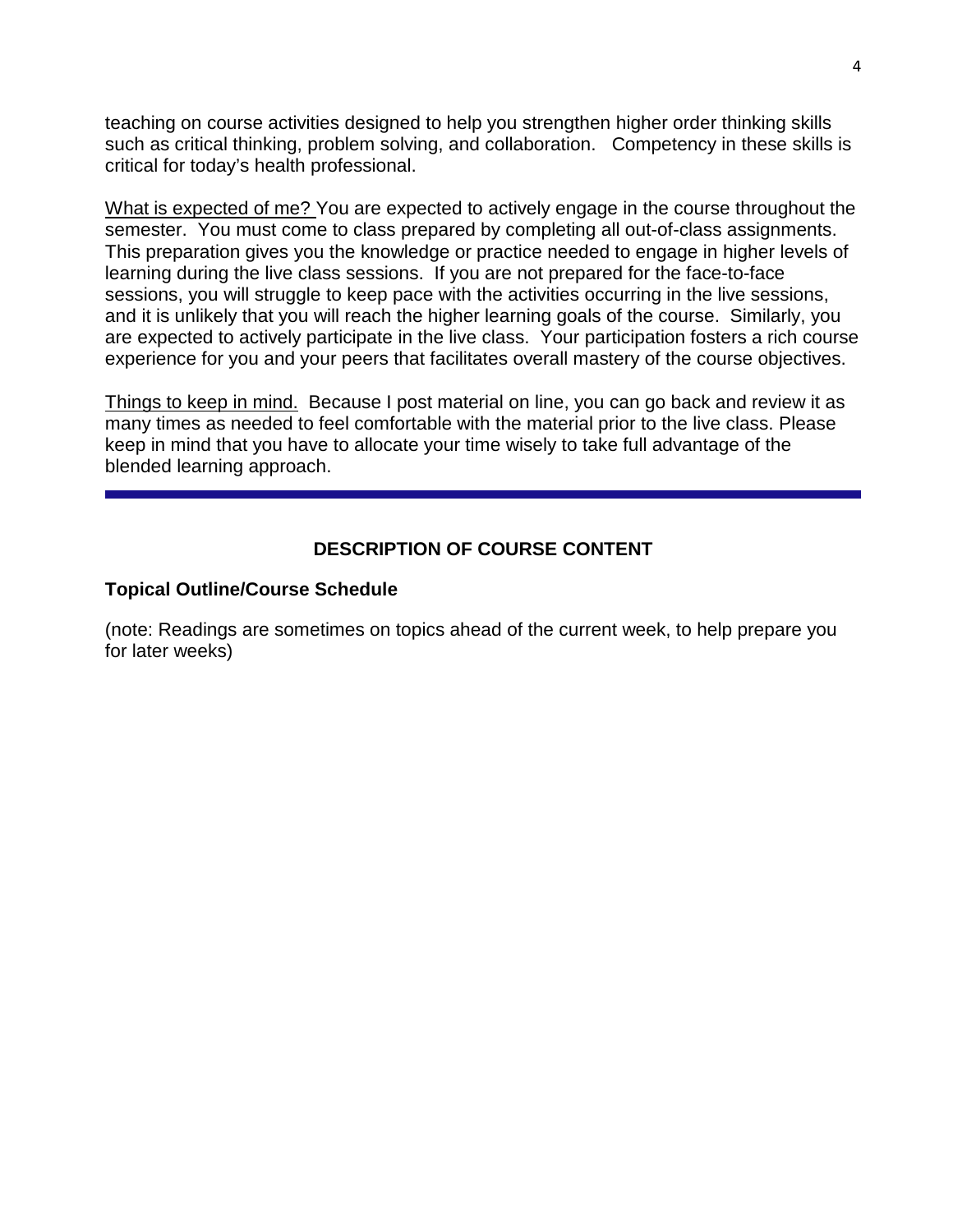| <b>Week</b>    | <b>Class</b><br>meeting | Date to<br>complete<br>online<br>lecture<br>by | Topic(s)                                                       | <b>Readings: Required</b><br><b>/ Recommended</b>                                                                     | <b>Assignment</b><br>due date |
|----------------|-------------------------|------------------------------------------------|----------------------------------------------------------------|-----------------------------------------------------------------------------------------------------------------------|-------------------------------|
| 0              | 8/23                    | n/a                                            | Course introduction                                            | None required                                                                                                         |                               |
| $\mathbf{1}$   | 8/30                    | 8/30                                           | Overview and<br>multivariate<br>methods                        | TF01 and TF02,<br>MEY02; TF03, TF04<br>and TF05 (for those<br>uncertain about<br>prerequisites),<br>MEY03, AC01, GY01 |                               |
| $\overline{2}$ | 9/6                     | 9/6                                            | <b>MANOVA</b>                                                  | TF07; AF14, GY08,<br>MEY09                                                                                            | 9/12                          |
| 3              | 9/13                    | 9/13                                           | <b>MANOVA</b><br>contrasts, post<br>hocs, MANCOVA              | None required;<br>MEY10, MEY11,<br><b>HAI06</b>                                                                       | 9/19                          |
| $\overline{4}$ | 9/20                    | 9/20                                           | MANOVA profile<br>analysis,<br>discriminant<br>functions       | TF08; MEY10,<br><b>MEY11, HAI06</b>                                                                                   | 9/26                          |
| 5              | 9/27                    | 9/27                                           | <b>Discriminant</b><br>functions, mixed<br>effects models      | TF09; MEY07, AC11                                                                                                     | n/a                           |
| 6              | 10/4                    | 10/4                                           | Mixed effects<br>models: between<br>school and<br>longitudinal | TF15; HOX01,<br>HOX02, HOX03,<br><b>HOX04</b>                                                                         | 10/10                         |
| $\overline{7}$ | 10/11                   | 10/11                                          | Longitudinal mixed<br>effects models                           | SINGER;<br>LUKE01_02, KREF01,<br>KREF02, KREF03,<br>KREF04, KREF05,                                                   | 10/17                         |
| 8              | 10/18                   | 10/18                                          | Mixed effects<br>models and<br>dimension<br>reduction          | TF13; GY04, GOR01                                                                                                     | 10/24                         |
| 9              | 10/25                   | 10/25                                          | <b>Exploratory factor</b><br>analysis                          | MEY12; GOR02,<br>GOR08                                                                                                | 10/31                         |
| 10             | 11/1                    | 11/1                                           | Exploratory and<br>confirmatory factor<br>analysis             | HAI03; GOR09                                                                                                          | 11/7                          |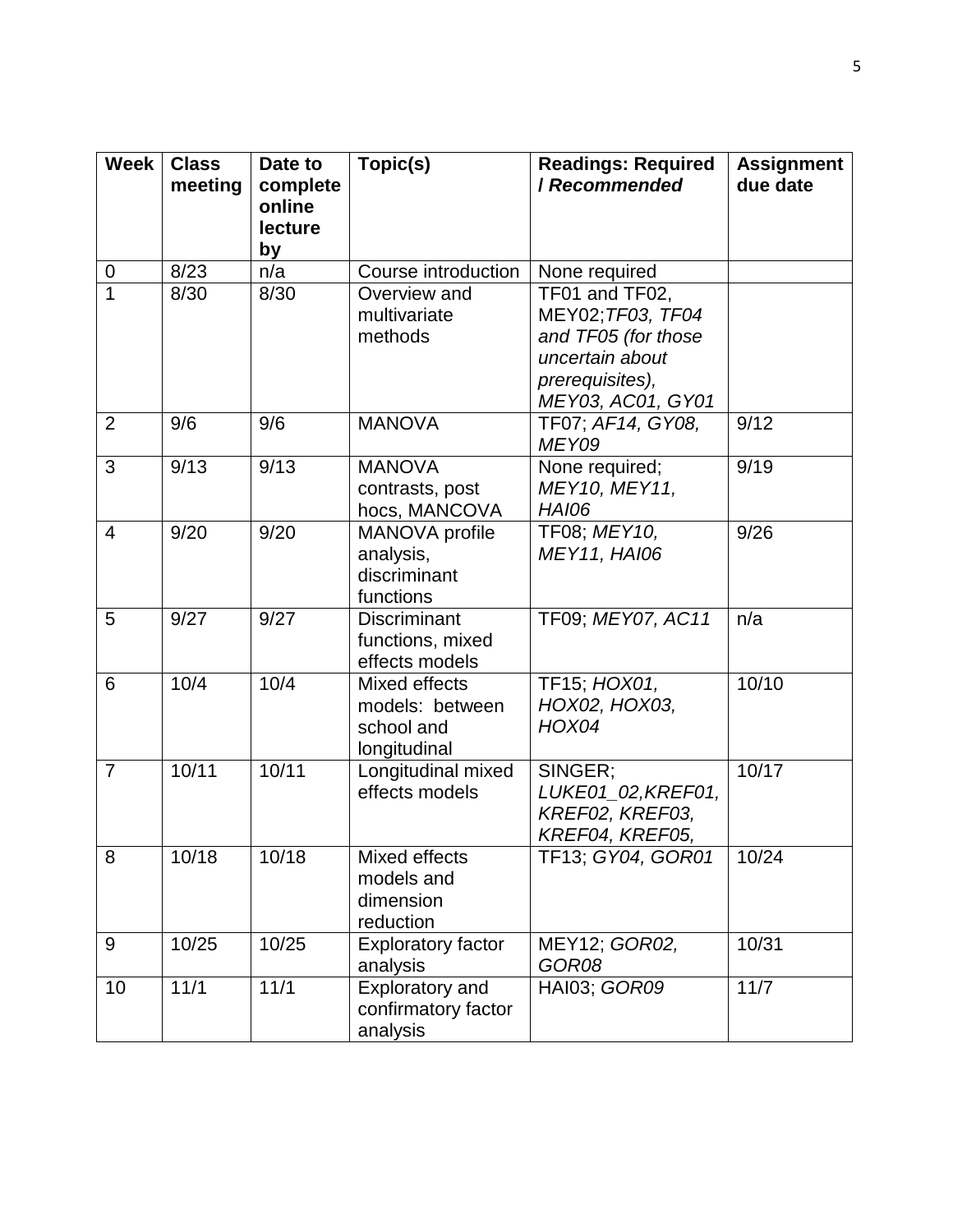| 11 | 11/8  | 11/8  | CFA using AMOS,<br>introduction to SEM                                      | MEY13; GY07,<br><b>AMOS Users Manual</b><br>& Tutorial | 11/14 |
|----|-------|-------|-----------------------------------------------------------------------------|--------------------------------------------------------|-------|
| 12 | 11/15 | 11/15 | Missing data                                                                | TF14; GY08 2,<br><b>HA111</b>                          | 11/28 |
| 13 | 11/29 | 11/29 | Structural equation<br>modeling                                             | MEY14; GY03                                            | 12/5  |
| 14 | 12/6  | 12/6  | Advanced SEM,<br>invariance, multi-<br>group models                         | MEY15; None<br>recommended                             |       |
|    |       |       | Final exam is Tues<br>12/11 from 5:30 pm<br>to 7:30 pm, online<br>in Canvas |                                                        |       |

#### **Caveat**:

The above schedule and procedures in this course are subject to change in the event of extenuating circumstances. Any changes will be announced in class, and the student is personally responsible for obtaining updated information regarding those changes.

## **Course Materials and Technology**

## Reading materials:

Readings for this include traditional textbook/didactic readings, explaining the assumptions, computation, and practical interpretation of particular procedures. Some readings will be presented via the course textbook, and some will come from supplemental readings (to be provided at the course website).Complete references for the reading materials may be found at [http://phhp-marsiske.sites.medinfo.ufl.edu/for-students/classes/references-for-clp-](http://phhp-marsiske.sites.medinfo.ufl.edu/for-students/classes/references-for-clp-6527652865297525-readings/)[6527652865297525-readings/](http://phhp-marsiske.sites.medinfo.ufl.edu/for-students/classes/references-for-clp-6527652865297525-readings/) .

## Required text

**(TF)** Tabachnick, B. G., & Fidell, L. S. (2013). *Using multivariate statistics* (6th. Ed.). Boston, MA: Pearson. ISBN-10: 0205849571 ISBN-13: 9780205849574. An e-book version can be obtained:

http://www.coursesmart.com/IR/2448463/9780205249152?\_\_hdv=6.8.

# Recommended backgrounders/procedurals/extra reading

**(AC)** Afifi, A. A., & Clark, V. (1996). *Computer-aided multivariate analysis* (3rd Ed.). New York: Chapman and Hall.

**(AF)** Field, A. (2005). *Discovering statistics using SPSS* (2nd Ed.). Thousand Oaks, CA: Sage Publications.

**(GOR)** Gorsuch, R. L. (1983). *Factor analysis (2nd Ed.)*. Hillsdale, NJ: Lawrence Erlbaum Associates.

**(GY)** Grimm, L. G., & Yarnold, P. R. (Eds.). (1995). *Reading and understanding multivariate statistics*. Washington, DC: American Psychological Association.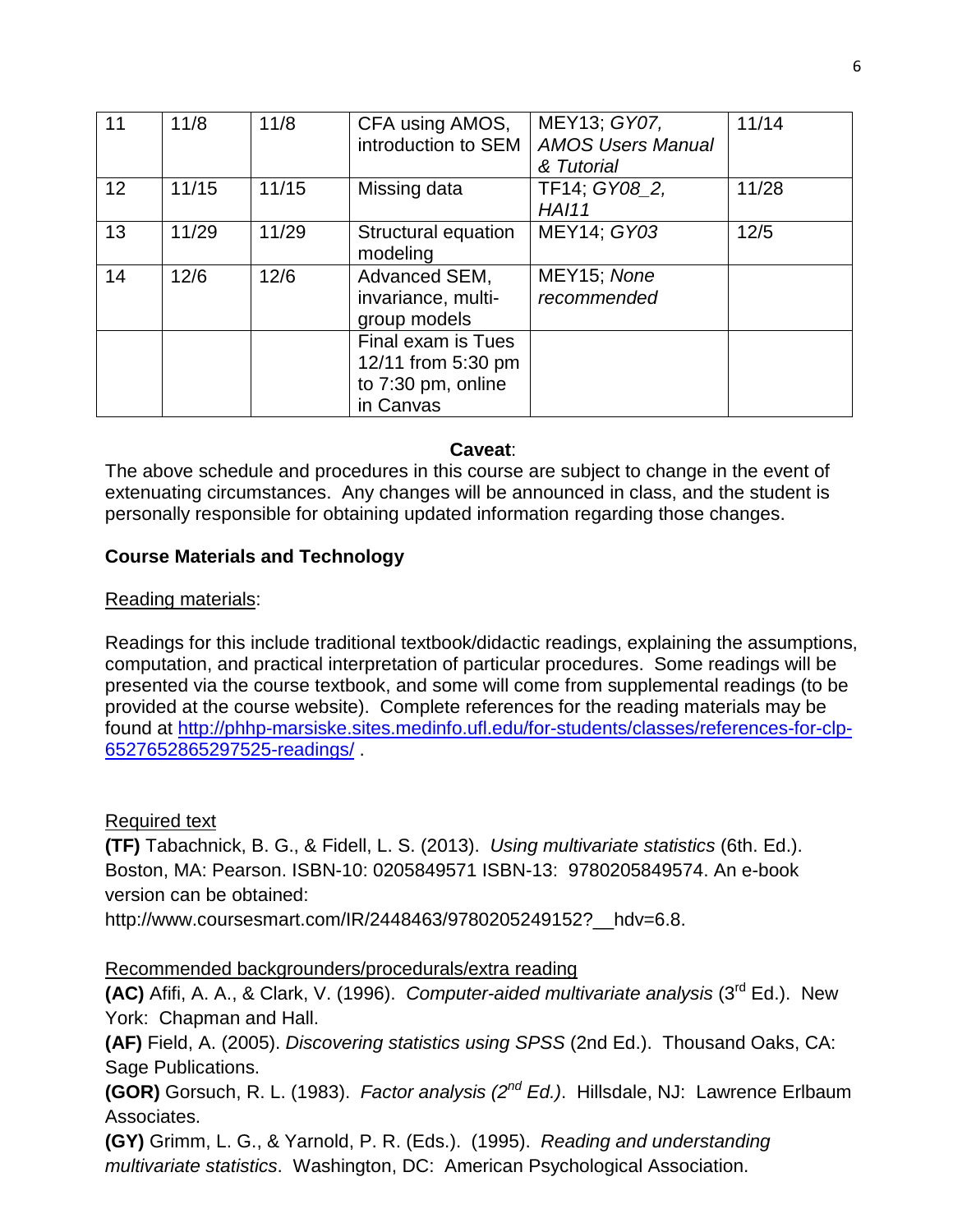**(GY\_2)** Grimm, L. G., & Yarnold, P. R. (Eds.). (2000). *Reading and understanding more multivariate statistics*. Washington, DC: American Psychological Association.

**(HAI)** Hair, J. E., Anderson, R. E., Tatham, R. L., & Black, W. C. (1998). *Multivariate Data Analysis* (5th. Ed.). Upper Saddle River, NJ: Prentice Hall.

**(MEY)** Meyers, L. W., Gamst, G., & Guarino, A. J. (2006). *Applied Multivariate Research: Design and Interpretation.* Thousand Oaks, CA: Sage Publications.

**(HOX)** Hox, J. (2002). *Multilevel Analysis* Mahwah, NJ: Lawrence Erlbaum Associates.

**(KREF)** Kreft, I., & De Leeuw, J. (1998)*. Introducing multilevel modeling.* Thousand Oaks, CA: Sage Publications.

**(LUKE)** Luke, D. A. (2004). *Multilevel Modeling*. Thousand Oaks, CA: Sage Publications. **(SING)** Singer, J. D., & Willett, J.B. (2003). Applied Longitudinal Data Analysis: Modeling Change and Event Occurrence. London: Oxford University Press.

# Software/computing resources:

The "official" software language of this course will be SPSS/AMOS (whatever the latest version supported by PHHP is). **All students must have access to the full-featured version of SPSS/AMOS, regardless of specific version number.** See note above. Students are **required** to bring tablets/computers to weekly class meetings, and they will be **required** to conduct SPSS/AMOS analyses in class.

- Students in PHHP will access SPSS via our terminal server (ts.phhp.ufl.edu). You will need a terminal services compatible remote desktop client. This is free in Windows. For iOS clients, the rdp app (not the free one) is the best. For Macs, Microsoft Remote Desktop App from the App Store
- Students not in PHHP will access SPSS (and **all** students will access AMOS via the http://info.apps.ufl.edu/ website. (Please see that site for technical instructions; you will need to install a small Citrix client on your machine the first time you use it).

These are both virtual machines, which means you can run SPSS on any Windows, MAC, or even tablet (iOS, anyway) machine.

- In the event that you want your PERSONAL copy on your PERSONAL machine, you will want to buy the SPSS Graduate Pack PREMIUM Edition (no lower version will suffice). You can get a home-use copy at the UF HUB (you must appear PHYSICALLY to get a disk). This will be good until 12/31, and then you would need to obtain a new version for the next calendar year. See <http://helpdesk.ufl.edu/software-services/spss/> for details. (\$35 in 2017). You can also acquire AMOS there for an additional \$35.
- If you want to download a 12 month copy, you may purchase it from [http://onthehub.com](http://onthehub.com/) . Be sure to download the "**Standard**", **not "Base**" Grad Pack. You have to buy AMOS as a separate add-on. [\(https://estore.onthehub.com/WebStore/OfferingsOfMajorVersionList.aspx?pmv=12c](https://estore.onthehub.com/WebStore/OfferingsOfMajorVersionList.aspx?pmv=12c7bd0a-436e-e511-9411-b8ca3a5db7a1&cmi_mnuMain=2ff73789-74c7-e011-ae14-f04da23e67f6&cmi_mnuMain_child=2a1143f0-74c7-e011-ae14-f04da23e67f6&utm_source=SPSSstatistics-productpage-statistics&utm_medium=onthehub-productpage&utm_campaign=SPSS) [7bd0a-436e-e511-9411-b8ca3a5db7a1&cmi\\_mnuMain=2ff73789-74c7-e011-ae14](https://estore.onthehub.com/WebStore/OfferingsOfMajorVersionList.aspx?pmv=12c7bd0a-436e-e511-9411-b8ca3a5db7a1&cmi_mnuMain=2ff73789-74c7-e011-ae14-f04da23e67f6&cmi_mnuMain_child=2a1143f0-74c7-e011-ae14-f04da23e67f6&utm_source=SPSSstatistics-productpage-statistics&utm_medium=onthehub-productpage&utm_campaign=SPSS) [f04da23e67f6&cmi\\_mnuMain\\_child=2a1143f0-74c7-e011-ae14](https://estore.onthehub.com/WebStore/OfferingsOfMajorVersionList.aspx?pmv=12c7bd0a-436e-e511-9411-b8ca3a5db7a1&cmi_mnuMain=2ff73789-74c7-e011-ae14-f04da23e67f6&cmi_mnuMain_child=2a1143f0-74c7-e011-ae14-f04da23e67f6&utm_source=SPSSstatistics-productpage-statistics&utm_medium=onthehub-productpage&utm_campaign=SPSS) [f04da23e67f6&utm\\_source=SPSSstatistics-productpage](https://estore.onthehub.com/WebStore/OfferingsOfMajorVersionList.aspx?pmv=12c7bd0a-436e-e511-9411-b8ca3a5db7a1&cmi_mnuMain=2ff73789-74c7-e011-ae14-f04da23e67f6&cmi_mnuMain_child=2a1143f0-74c7-e011-ae14-f04da23e67f6&utm_source=SPSSstatistics-productpage-statistics&utm_medium=onthehub-productpage&utm_campaign=SPSS)[statistics&utm\\_medium=onthehub-productpage&utm\\_campaign=SPSS\)](https://estore.onthehub.com/WebStore/OfferingsOfMajorVersionList.aspx?pmv=12c7bd0a-436e-e511-9411-b8ca3a5db7a1&cmi_mnuMain=2ff73789-74c7-e011-ae14-f04da23e67f6&cmi_mnuMain_child=2a1143f0-74c7-e011-ae14-f04da23e67f6&utm_source=SPSSstatistics-productpage-statistics&utm_medium=onthehub-productpage&utm_campaign=SPSS)

All students must also be able to access course materials, which will be distributed electronically as Microsoft PowerPoint, Microsoft Word (PHHP currently supports Office 2010), or Adobe Acrobat files. This software is available free to UF students via download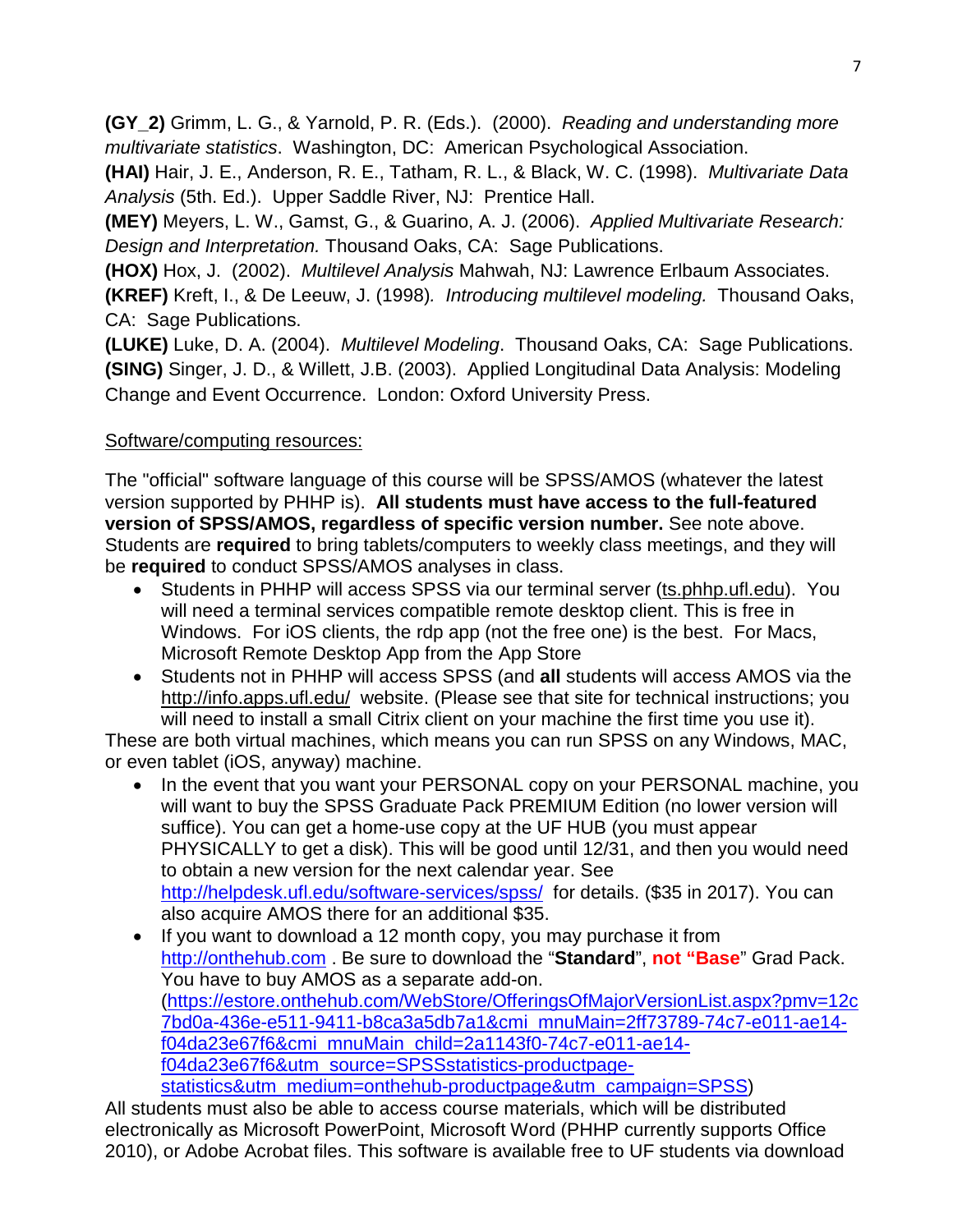[\(http://www.it.ufl.edu/2015/01/free-office-365-downloads-available-to-faculty-and-staff/](http://www.it.ufl.edu/2015/01/free-office-365-downloads-available-to-faculty-and-staff/) ) or via the [http://apps.ufl.edu](http://apps.ufl.edu/) server. In the first class, all students will complete an e-mail register; students are responsible for updating the instructor on e-mail changes throughout the term. **All** class materials will be distributed by e-mail or Canvas site, so regular and frequent checking is a necessity.

For issues with technical difficulties for E-learning please contact the UF Help Desk at:

- Learning-support@ufl.edu
- $\bullet$  (352) 392-HELP select option 2
- <https://lss.at.ufl.edu/help.shtml>

# **ACADEMIC REQUIREMENTS AND GRADING**

# **Quizzes (1% each)**

Each week, there is a mastery quiz to submit . This consists of a few simple true/false, multiple choice, or short answer questions probing the content of that week's lecture and/or readings. These are online in Canvas, and must be submitted prior to each week's class (Wednesdays at 4:05 pm). Note: **YOU ARE LOCKED OUT OF ALL SUBSEQUENT CANVAS CONTENT UNLESS YOU PASS EACH QUIZ WITH AT LEAST 80% CORRECT. EVEN IF YOU ARE GOING TO MISS A CLASS, YOU MUST COMPLETE THE QUIZ EACH WEEK BEFORE THE DEADLINE. THERE ARE NO EXCEPTIONS OR EXTENSIONS; YOU HAVE AT LEAST SEVEN DAYS TO COMPLETE EACH QUIZ.**

# **In-class Assignments (1% each)**

Each week, there is an *in-class collaborative assignment* to submit (all members of a team must submit the same assignment). This is graded for presence/absence. These must always be posted to Canvas by **7:05 pm of the day** in which they are due

*Note that in the last week, our "in class" work counts as homework (will be done without an answer key, and with reduced collaboration), and thus is worth 4.5%. The final in-class assignment cannot be missed/skipped, and is not available for the "missed class" credit (next paragraph). Late submissions of this final in-class homework will be permitted, under the late penalty schedule below*.

Note: There is a 2% credit for missed in class submissions. In other words, students can miss up to two in-class submissions without losing points. It is not possible to make up for missed submissions. **In order to qualify for these points, students must submit an "absence reporting form" which is linked on the Persistent Resources page, accessible from the Canvas home page for our course.** 

# **Homework Assignments (4.5% each)**

Most weeks, there is also an *independent homework* to submit (each student must submit their own assignment, and collaboration is not permitted; see the Appendix of this syllabus for collaboration rules on homework). These must always be posted to Canvas by **11:59 pm of the day** in which they are due (typically the Tuesday before each class meeting).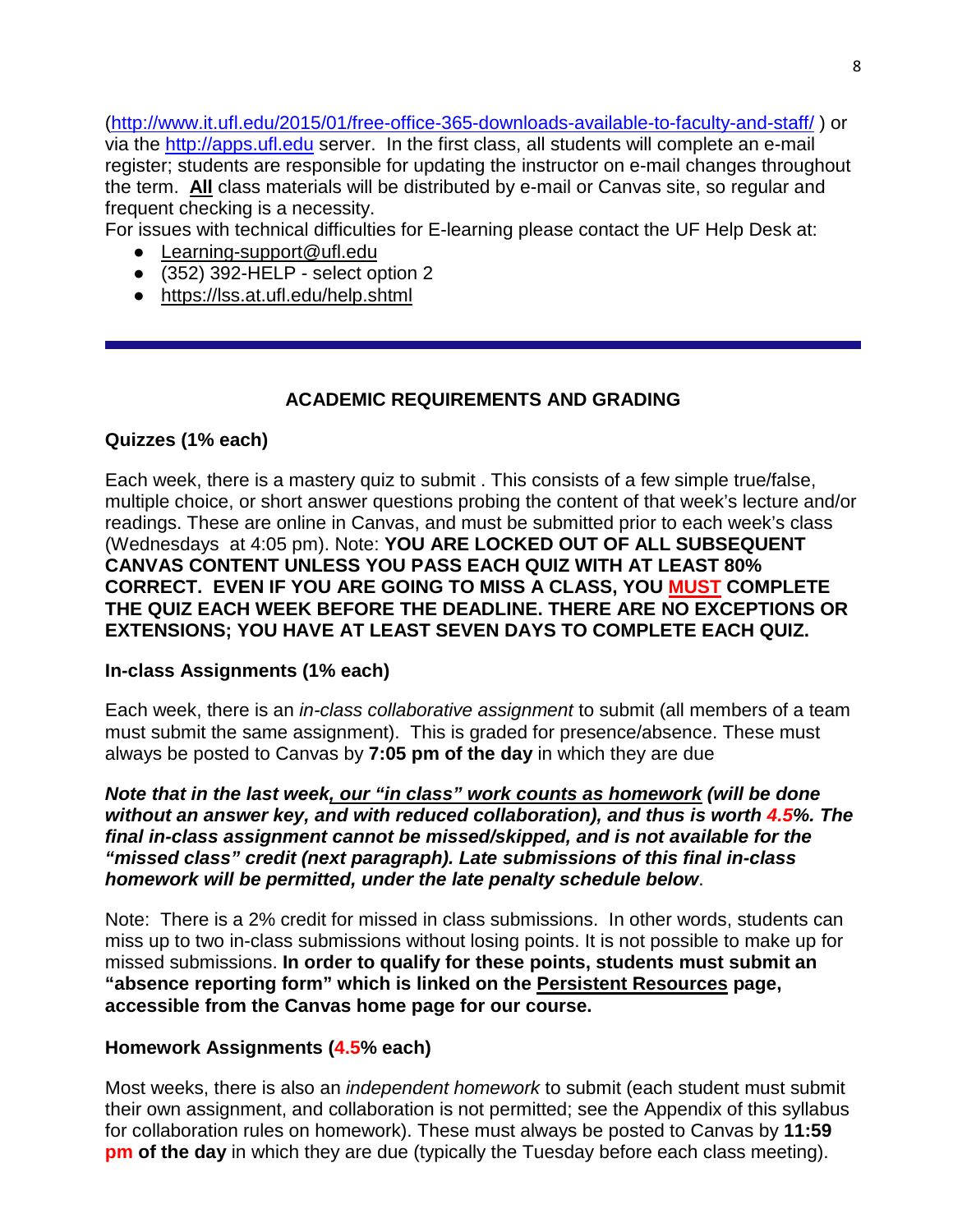*As noted above, in Week 14 our "in class" work counts as homework (will be done without an answer key, and with reduced collaboration), and thus is worth 4.5%. This assignment will be due at the end of our last in-person class at 7:05 pm. This final inclass homework cannot be missed/skipped, and is not available for the "missed class" credit. Late submissions of this final in-class homework will be permitted, under the late penalty schedule below*

## **Examination (19%)**

*Multiple choice examination* – This two-hour exam will be scheduled during the UF Exam period (details below). The exam will consist of 50 multiple choice questions; The exam will be administered via Canvas on 12/11 from 5:30 to 7:30 pm EST in the "quizzes" tab. The exam will cover all content in lecture/readings from the semester. Students are strongly urged to keep up with the optional multiple-choice self-assessments, as these are close in content and format to the actual exam questions. The exam requires a good internet connection; on-campus possibilities will be discussed in class closer to the final exam date.

| <b>Requirement</b>  | <b>Due</b><br>date | % of final grade<br>(must sum to<br>100%) |
|---------------------|--------------------|-------------------------------------------|
| Lecture quiz        | 8/30               | 1.0%                                      |
| In-class assignment | 8/30               | 1.0%                                      |
| Lecture quiz        | 9/6                | 1.0%                                      |
| In-class assignment | 9/6                | 1.0%                                      |
| <b>Homework</b>     | 9/12               | 4.5%                                      |
| Lecture quiz        | 9/13               | 1.0%                                      |
| In-class assignment | 9/13               | 1.0%                                      |
| <b>Homework</b>     | 9/19               | 4.5%                                      |
| Lecture quiz        | 9/20               | 1.0%                                      |
| In-class assignment | 9/20               | 1.0%                                      |
| Homework            | 9/26               | 4.5%                                      |
| Lecture quiz        | 9/27               | 1.0%                                      |
| In-class assignment | 9/27               | 1.0%                                      |
| Lecture quiz        | 10/4               | 1.0%                                      |
| In-class assignment | 10/4               | 1.0%                                      |
| Homework            | 10/10              | 4.5%                                      |
| Lecture quiz        | 10/11              | 1.0%                                      |

#### **Grading**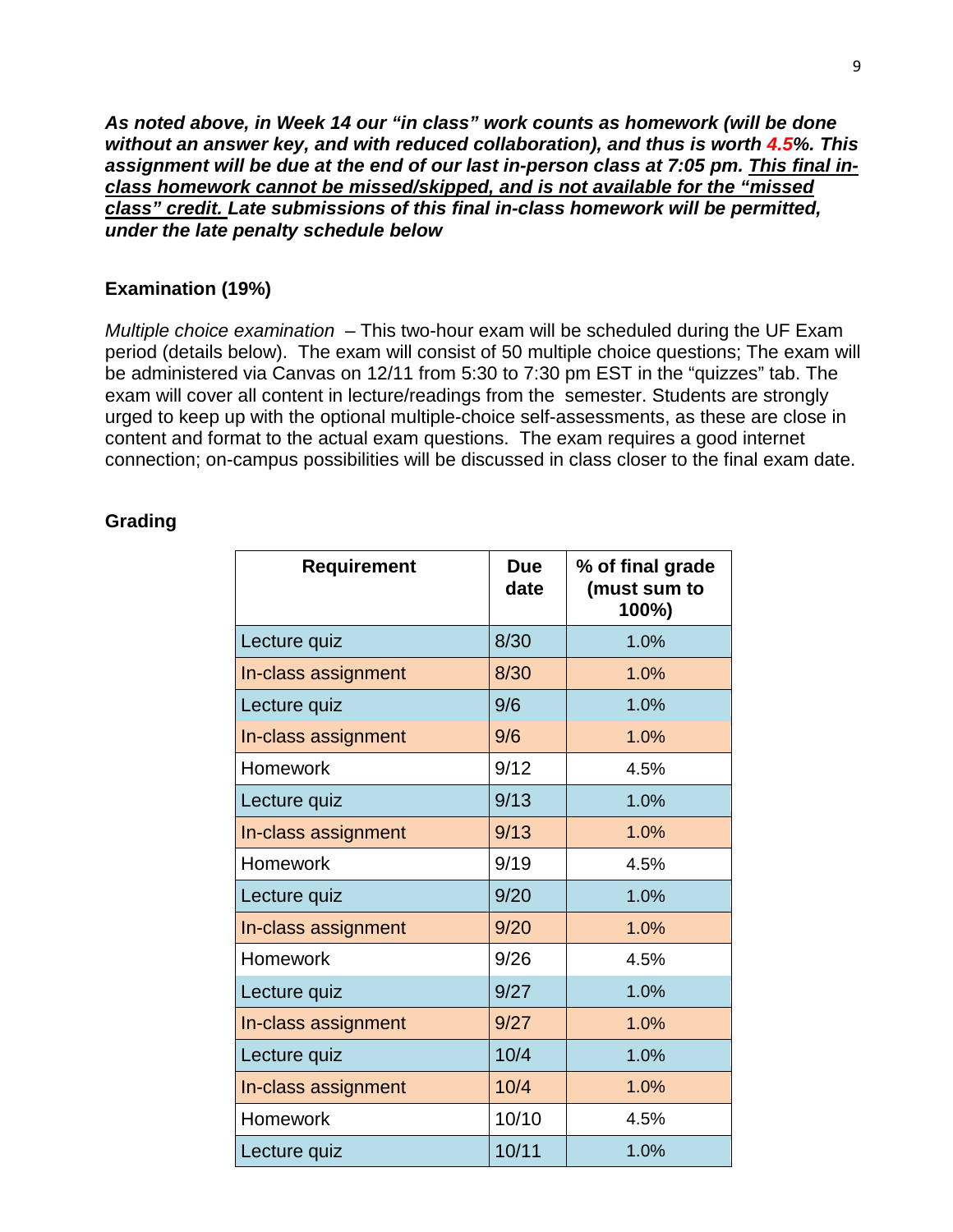| <b>Requirement</b>                                 | <b>Due</b><br>date | % of final grade<br>(must sum to<br>100%) |
|----------------------------------------------------|--------------------|-------------------------------------------|
| In-class assignment                                | 10/11              | 1.0%                                      |
| Homework                                           | 10/17              | 4.5%                                      |
| Lecture quiz                                       | 10/18              | 1.0%                                      |
| In-class assignment                                | 10/18              | 1.0%                                      |
| Homework                                           | 10/24              | 4.5%                                      |
| Lecture quiz                                       | 10/25              | 1.0%                                      |
| In-class assignment                                | 10/25              | 1.0%                                      |
| <b>Homework</b>                                    | 10/31              | 4.5%                                      |
| Lecture quiz                                       | 11/1               | 1.0%                                      |
| In-class assignment                                | 11/1               | 1.0%                                      |
| Homework                                           | 11/7               | 4.5%                                      |
| Lecture quiz                                       | 11/8               | 1.0%                                      |
| In-class assignment                                | 11/8               | 1.0%                                      |
| Homework                                           | 11/14              | 4.5%                                      |
| Lecture quiz                                       | 11/15              | 1.0%                                      |
| In-class assignment                                | 11/15              | 1.0%                                      |
| Homework                                           | 11/28              | 4.5%                                      |
| Lecture quiz                                       | 11/29              | 1.0%                                      |
| In-class assignment                                | 11/29              | 1.0%                                      |
| Homework                                           | 12/5               | 4.5%                                      |
| Lecture quiz                                       | 12/6               | 1.0%                                      |
| <b>In-class HOMEWORK</b>                           | 12/6               | 4.5%                                      |
| Final Exam (12/11 from 5:30<br>pm to 7:30 pm, EST) | 12/11              | 19.0%                                     |

Note: The number of assignments and exercises *is not set in stone*; we might have to add or remove an assignment, depending on class progress. If this occurs, the remaining assignments will be prorated so that they still, collectively, contribute 55% to your final grade. In addition, even if the assignments differ in the number of points that they are worth, each assignment will be weighted to contribute equally to your final grade. So, if we have 11 assignments, each one is worth 5% of the grade. If we end up having only 5 assignments, each one is worth 11%% of grade. All assignments count for the exact same percentage of your grade, even if they are individually worth a different number of points.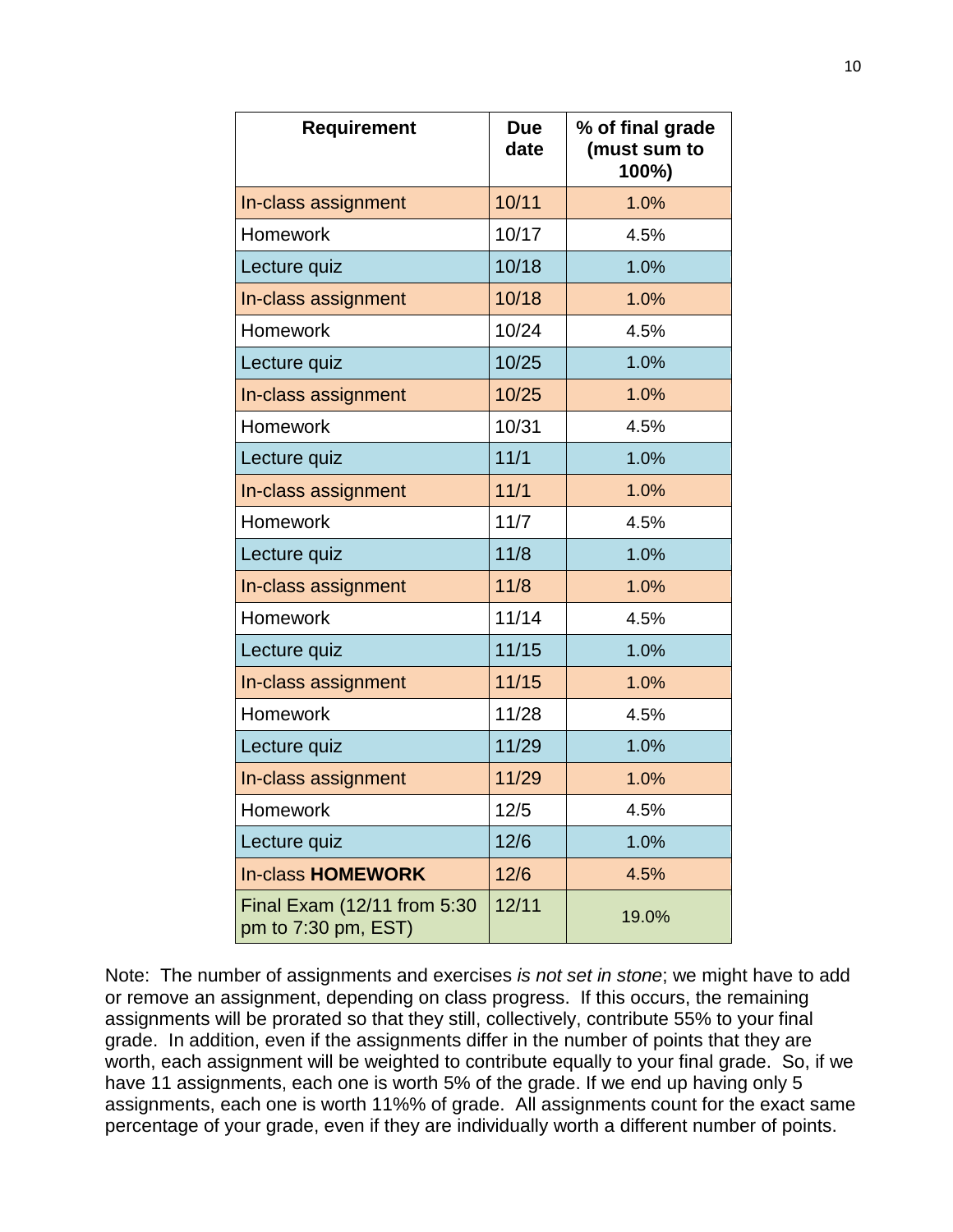Assignments will consist of multiple items. Each and every item will have equal weight and will be graded according to the rubric below. (Note: partial points, e.g., 7.5, are permissible; TAs may also score out of range for specific reasons.)

|    | not attempted                                                                                                                                                                                                                                                                                                                                                                                                                                            |
|----|----------------------------------------------------------------------------------------------------------------------------------------------------------------------------------------------------------------------------------------------------------------------------------------------------------------------------------------------------------------------------------------------------------------------------------------------------------|
|    | "mercy point" (e.g., you really don't deserve a point, but because you made<br>some attempt, this is acknowledged; example: doing a stepwise regression<br>when the question asks for hierarchical); note: there must be SOME evidence<br>of relevant effort; random text would earn a "0"                                                                                                                                                               |
| 8  | doing the correct analysis, but coming up with the wrong numbers (e.g.,<br>choosing the wrong DV or IV combination)                                                                                                                                                                                                                                                                                                                                      |
| 9  | substantially correct, but either (a) missing one or more essential item (e.g.,<br>you conduct a regression and include the regression table, but fail to discuss or<br>interpret it), or (b) you include too much information (e.g., you include<br>tables/figures that are not needed for the answer, and you also fail to<br>defend/explain why it is relevant). Teaching assistants will provide you with a<br>list of missing elements upon grading |
| 10 | adequate/all required elements are present                                                                                                                                                                                                                                                                                                                                                                                                               |

In addition to reinforcing content learned in class, homework questions are designed to provide students with experience analyzing, presenting and discussing research methods and results for a scientific audience. Students are therefore encouraged to think carefully about the information needed to adequately address each question. The following guidelines are intended to facilitate this process:

- Be judicious in your selection of output. Including output that is not relevant to the problem, or that is not discussed in your answer, will lead to a grading penalty being applied. Homeworks will not be scrutinized for compliance with APA format unless this is explicitly requested.
- Students who are confused about the meaning/phrasing of a question are welcome to ask for clarification on the class discussion in Canvas.

# **Point system used (i.e., how do course points translate into letter grades).**

| <b>Points</b><br>earned | 93-100 | 90-92 | 87-89 | 83-86 |    |              |   | 80-82 77-79 73-76 70-72 67-69 |    | 63-66 | 60-62 | <b>Below</b><br>60 |
|-------------------------|--------|-------|-------|-------|----|--------------|---|-------------------------------|----|-------|-------|--------------------|
| Letter<br>Grade         | A      | д.    | $B+$  | B     | D. | $\mathbf{v}$ | ັ | J.                            | D+ |       |       |                    |

Please be aware that a C- is not an acceptable grade for graduate students. A grade of C counts toward a graduate degree only if an equal number of credits in courses numbered 5000 or higher have been earned with an A.

| $\leftarrow$ etter<br>Grade | <u>r</u> | А-   | B+   | В   | в-   | C+   | ~               | ~<br>יש. | D+               | D    | D-   |     | <b>WF</b> |     | <b>NG</b> | S-U |
|-----------------------------|----------|------|------|-----|------|------|-----------------|----------|------------------|------|------|-----|-----------|-----|-----------|-----|
| Grade<br><b>Points</b>      | 4.0      | 3.67 | 3.33 | 3.0 | 2.67 | 2.33 | $\Omega$<br>z.u | .67      | $\overline{.}33$ | . .U | 0.67 | 0.0 | 0.0       | 0.0 | 0.0       | 0.0 |

For greater detail on the meaning of letter grades and university policies related to them, see the Registrar's Grade Policy regulations at:

<http://catalog.ufl.edu/ugrad/current/regulations/info/grades.aspx>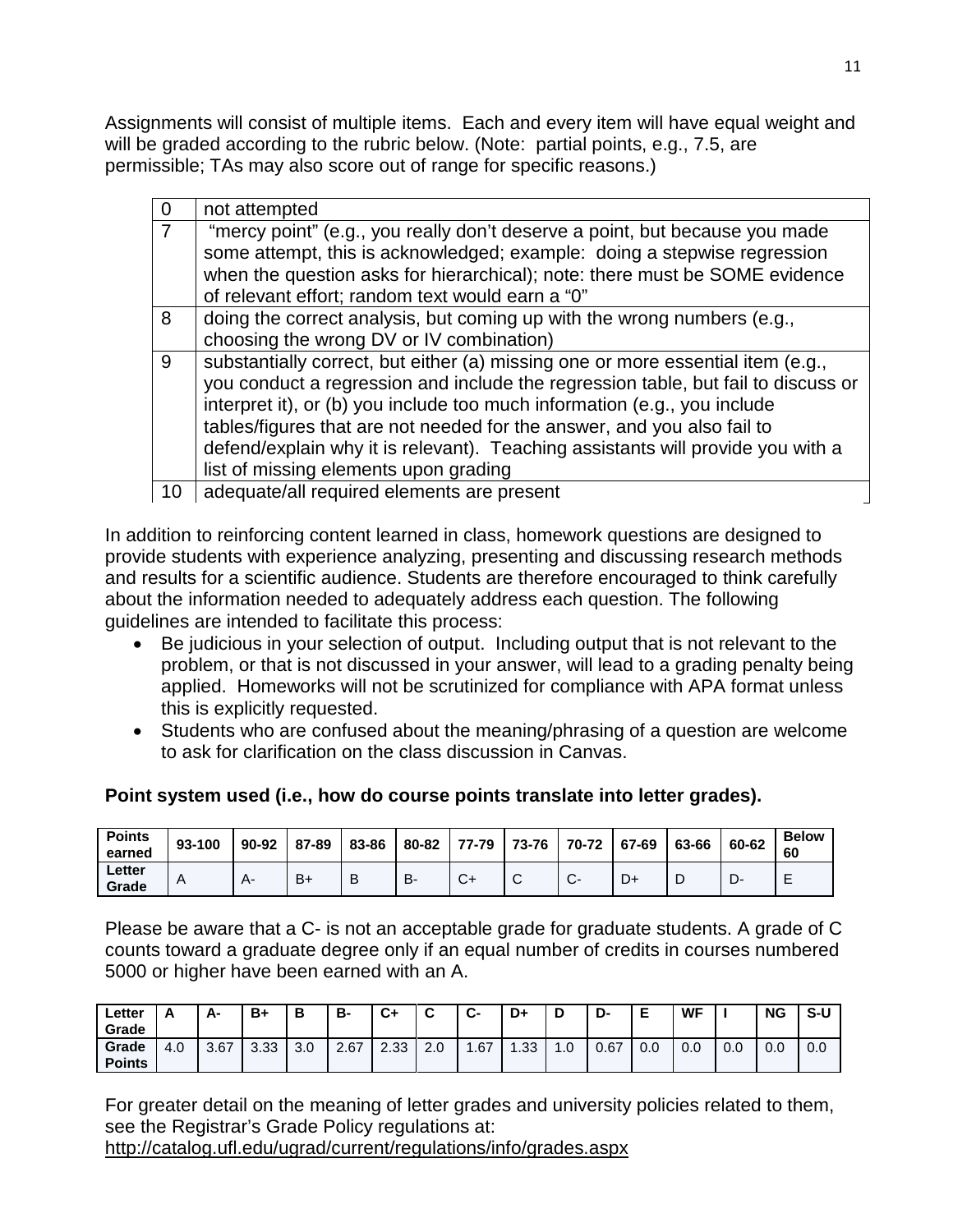**Exam Policy**. Exam will be online (Canvas), 12/11 from 5:30-7:30 pm EST, and will consist of 50 multiple choice items covering content from the semester.

## **Policy Related to Extra Credit**

Occasionally, homework may include the opportunity for bonus points. These extra credit problems will be optional.

For student evaluations of teaching [\(https://evaluations.ufl.edu\)](https://evaluations.ufl.edu/), all members of the class will be awarded one (1) bonus point if 80% of the enrolled class completes evaluations, and two (2) bonus points if 100% of the enrolled class completes evaluations.

## **Policy Related to Make up Exams or Other Work**

**Missed in-class assignments cannot be made up, but students can miss up to two in-class assignments without losing points.** *It is not possible to make up for missed inclass submissions. In order to qualify for these points, students must submit an "absence reporting form" which is linked on the Persistent Resources page, accessible from the Canvas home page for our course.* 

For homework, late submissions are not encouraged. Late submissions will be accepted for up to 7 days, but with the following penalty schedule:

## With regard to missing or incomplete assignments, the following policies apply:

- Graders will **not** contact you about missing or incomplete assignments. **It is your responsibility** to check that the *correct* assignment has been submitted to elearning on time.
- The late policy below applies ONLY to homework. In-class exercises (which are graded on a submitted/non-submitted basis) may NOT be turned in late, and will be assigned a grade of zero if missed.
- **It may be possible to avoid a late penalty IF YOU CONTACT THE INSTRUCTOR AT LEAST 24 HOURS IN ADVANCE.** You should email both Dr. Marsiske and your teaching assistant, and explain what issue (e.g., bereavement, illness) necessitates lateness. In some cases, documentation may be requested. If a lateness allowance is agreed to, this applies to a single assignment only. It does not allow you to delay future assignments. Note, conference attendance or doctoral qualifying examinations or thesis/dissertation defenses do not constitute valid lateness excuses.
- If your assignment is late, you will lose 10% each day. Thus, if an assignment is worth 30 points, you will lose 3 points for each late day. "Late" begins one minute after the due time (e.g., an assignment due at 8:34 am is considered late at 8:35 am). Penalties are as follows:

| 1 minute to 24 hours late                | 10% of maximum deducted from achieved grade |
|------------------------------------------|---------------------------------------------|
| 1 day + 1 minute late to 48 hours late   | 20% of maximum deducted from achieved grade |
| 2 days + 1 minute late to 72 hours late  | 30% of maximum deducted from achieved grade |
| 3 days + 1 minute late to 96 hours late  | 40% of maximum deducted from achieved grade |
| 4 days + 1 minute late to 120 hours late | 50% of maximum deducted from achieved grade |
| 5 days + 1 minute late to 144 hours late | 60% of maximum deducted from achieved grade |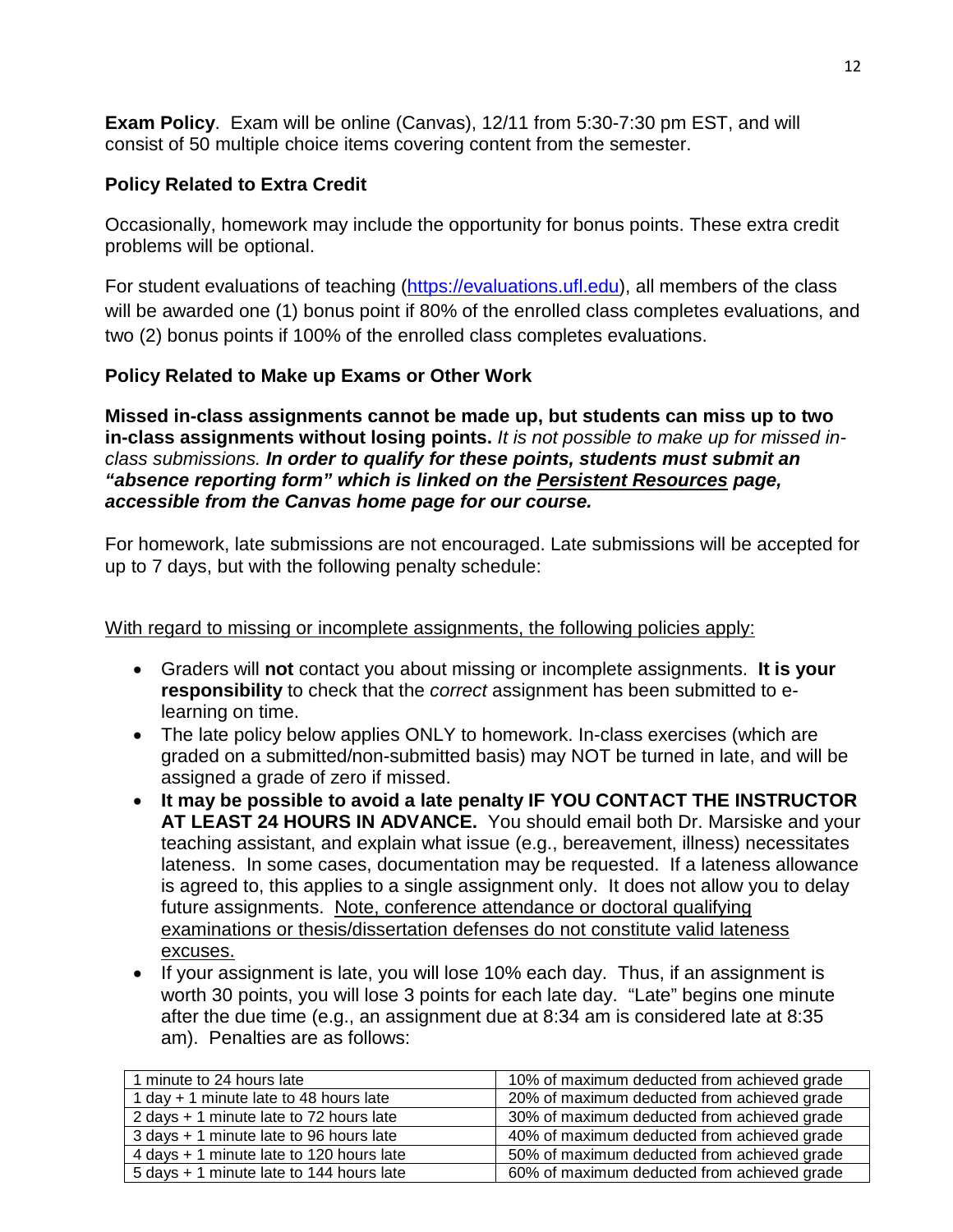| 6 days + 1 minute late to 168 hours late | 70% of maximum deducted from achieved grade  |
|------------------------------------------|----------------------------------------------|
| 7 days + 1 minute late or longer         | 100% of maximum deducted from achieved grade |

**NOTE: UPLOADING THE WRONG DOCUMENT IS SAME-AS-LATE**, even if you have documentation that you completed the document on time. **It is your responsibility to verify that you have uploaded the correct document.** (You should open or download your uploaded homeworks and double- or triple-check that you have uploaded the right one).

- o There will be **no** exceptions to this policy.
- o If you have uploaded the wrong document, and e-learning does not allow you to correct this, you should IMMEDIATELY send the correct document to Dr. Marsiske and your teaching assistant via email.
- o If you cannot upload a document due to technical problems (e.g., if e-learning is down), you may e-mail your assignment to Dr. Marsiske and your teaching assistant. The timestamp on your e-mail will serve as the time submitting. In such cases, please upload your assignment to e-learning as well, once the technical issue is resolved.

Any requests for make-ups due to technical issues MUST be accompanied by the ticket number received from LSS when the problem was reported to them. The ticket number will document the time and date of the problem. You MUST e-mail your instructor within 24 hours of the technical difficulty if you wish to request a make-up.

## **Incomplete grades:**

An incomplete grade may be assigned at the discretion of the instructor as an interim grade for a course in which the student has 1) completed a major portion of the course with a passing grade, 2) been unable to complete course requirements prior to the end of the term because of extenuating circumstances, and 3) obtained agreement from the instructor and arranged for resolution (contract) of the incomplete grade. Instructors assign incomplete grades following consultation with Department Chairs.

## **Policy Related to Required Class Attendance**

It is the expectation of the faculty in Clinical and Health Psychology, and Psychology, that all students attend all classes. Students are expected to be present for all classes, since much material will be covered only once in class. Weekly in-class meetings will generally require in-class submissions of material…this can only be done in class, and during class time. Thus, physical attendance is required.

Please note all faculty are bound by the UF policy for excused absences. For information regarding the UF Attendance Policy see the Registrar website for additional details: [http://www.registrar.ufl.edu/catalogarchive/01-02](http://www.registrar.ufl.edu/catalogarchive/01-02-catalog/academic_regulations/academic_regulations_013_.htm) [catalog/academic\\_regulations/academic\\_regulations\\_013\\_.htm](http://www.registrar.ufl.edu/catalogarchive/01-02-catalog/academic_regulations/academic_regulations_013_.htm)

# **STUDENT EXPECTATIONS, ROLES, AND OPPORTUNITIES FOR INPUT**

## **Inclusive Learning Environment.**

Public health and health professions are based on the belief in human dignity and on respect for the individual. As we share our personal beliefs inside or outside of the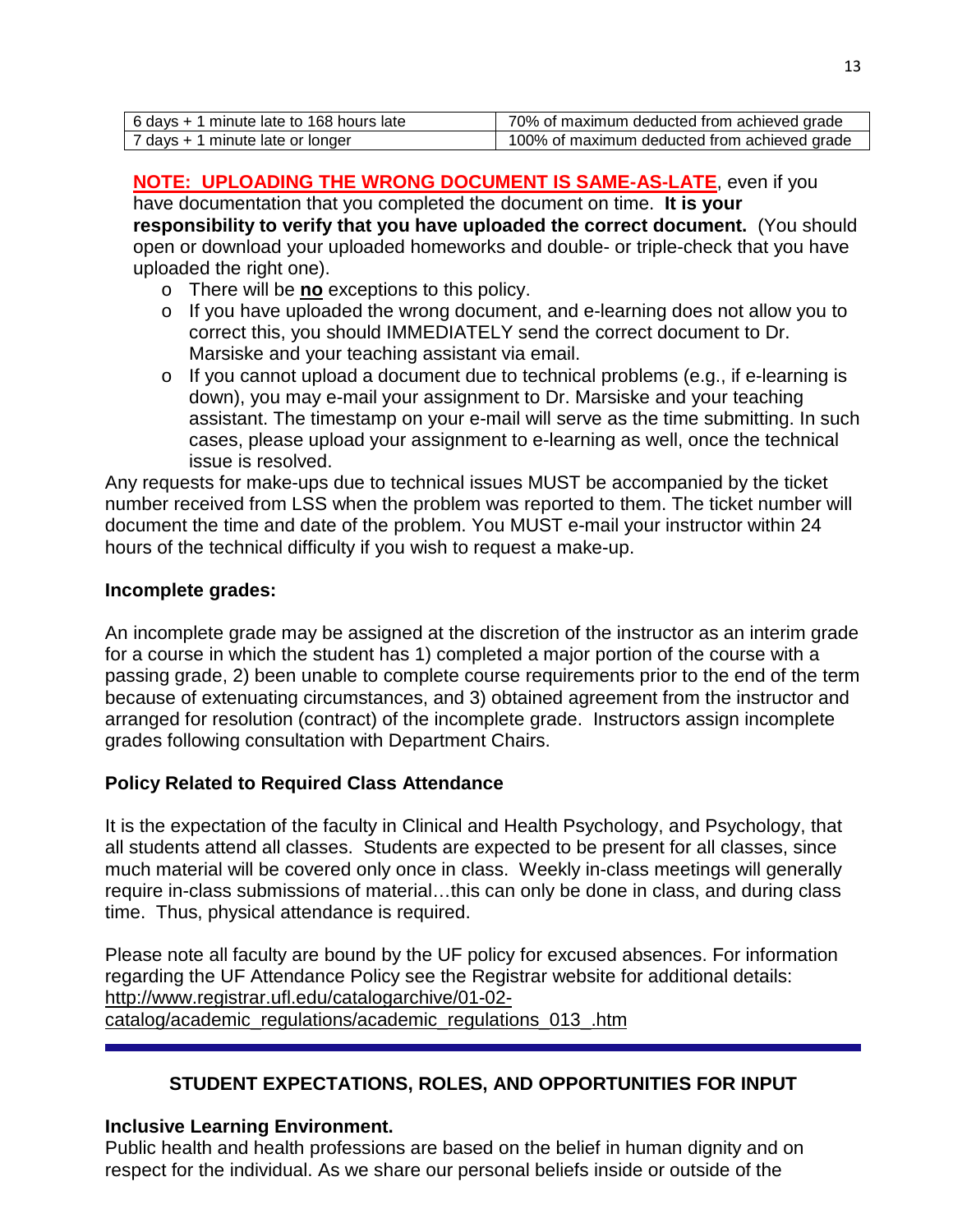classroom, it is always with the understanding that we value and respect diversity of background, experience, and opinion, where every individual feels valued. We believe in, and promote, openness and tolerance of differences in ethnicity and culture, and we respect differing personal, spiritual, religious and political values. We further believe that celebrating such diversity enriches the quality of the educational experiences we provide our students and enhances our own personal and professional relationships. We embrace The University of Florida's Non-Discrimination Policy, which reads, "The University shall actively promote equal opportunity policies and practices conforming to laws against discrimination. The University is committed to non-discrimination with respect to race, creed, color, religion, age, disability, sex, sexual orientation, gender identity and expression, marital status, national origin, political opinions or affiliations, genetic information and veteran status as protected under the Vietnam Era Veterans' Readjustment Assistance Act." If you have questions or concerns about your rights and responsibilities for inclusive learning environment, please see your instructor or refer to the Office of Multicultural & Diversity Affairs website: [www.multicultural.ufl.edu](http://www.multicultural.ufl.edu/)

## **Expectations Regarding Course Behavior**

As a matter of mutual courtesy, please let the instructor know when you're going to be late, when you're going to miss class, or if you need to leave early. Please try to do any of these as little as possible. Students who have extraordinary circumstances preventing attendance, or who must leave early, should explain these circumstances to the course instructor prior to the scheduled class, or as soon as possible thereafter. The instructor will then make an effort to accommodate reasonable requests. If you must miss a class, please request notes from your classmates about the exercises/discussion you missed.

## **Communication Guidelines**

## For extra help:

The instructional team will make every effort to support students in understanding course content and reading materials. The following resources are available for this purpose: *Class Discussion.* The class question-and-answer discussion board will occur in Canvas ("Discussion" link), and will be monitored by the entire instructional team. Unfortunately, due to the limitations of Canvas, questions can no longer be posted anonymously.

**Note #1**: You can receive notifications whenever the discussion board is updated. Simply go to "Discussions" and select "Watch" in the upper Discussion menu. In the "Watch" link, select "Notify me by email whenever a new message is posted".

**Note #2:** We ask that you minimize sending questions **directly** to the TA/instructor to ensure that

- (a) your classmates can share in the insights by reading the blog
- (b) the instructional staff does not end up answering the same question multiple times.
- (c) you benefit from the possibility of receiving responses from any of the three instructional members, rather than just the person you e-mailed.

For these reasons, emailed questions will be strongly discouraged, unless they relate to highly personal and idiosyncratic issues. Emailed questions may receive the response of "please post this on the blog so it can be answered". If you are afraid that your question will give away the answer, please think about how to rephrase it so that it does not give away the answer. If this is not possible, then you may e-mail the instructional staff directly.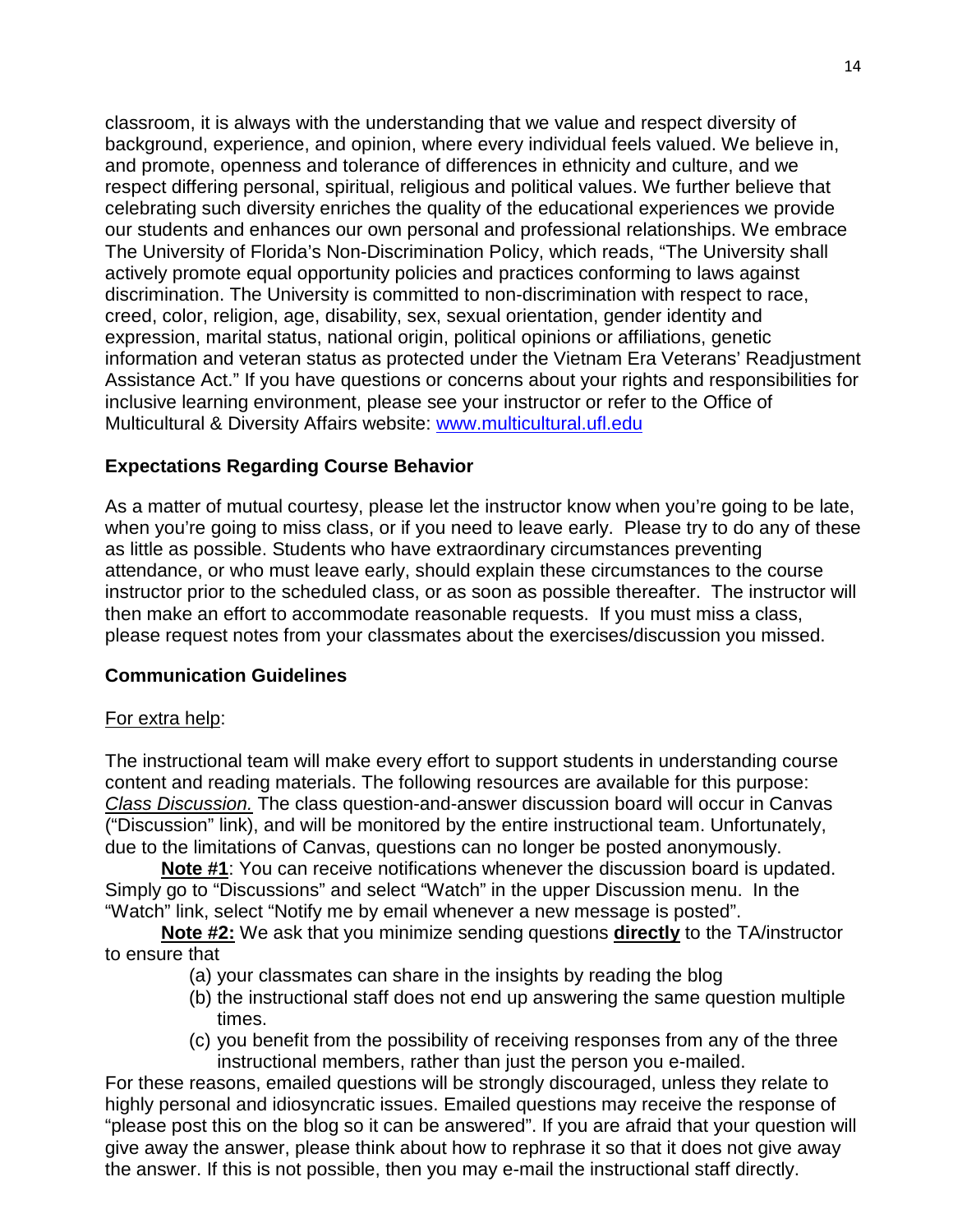Office Hours and Appointments*.* The TA and Dr. Marsiske have office hours by appointment for extra help. Note, though, that these are not intended as a venue for, in essence, re-teaching the course. Instructional staff is more than willing to help, but students *must* first complete these steps before requesting additional assistance:

- Review the blog in case it provides clarification
- Re-examine the notes from class
- Listen to the accompanying audio.
- Read (or re-read) the readings from that week.
- Consider watching the associated video, and/or Andy Fields' supplemental notes [\(http://www.statisticshell.com/apf.html,](http://www.statisticshell.com/apf.html) and then click the "Statistics Hell-P" link) at his website or at the Sage website [http://www.sagepub.com/field4e/main.htm,](http://www.sagepub.com/field4e/main.htm) you may need to complete a free registration

In reviewing the above resources, students are asked to write down specific questions about the material that is causing confusion. If you have, in good faith, put in the work to improve your understanding, then the instructional staff can build on all your preparatory work and really help you over the "humps".

# **Academic Integrity**

Students are expected to act in accordance with the University of Florida policy on academic integrity. As a student at the University of Florida, you have committed yourself to uphold the Honor Code, which includes the following pledge:

## *"We, the members of the University of Florida community, pledge to hold ourselves and our peers to the highest standards of honesty and integrity."*

You are expected to exhibit behavior consistent with this commitment to the UF academic community, and on all work submitted for credit at the University of Florida, the following pledge is either required or implied:

## *"On my honor, I have neither given nor received unauthorized aid in doing this assignment."*

It is your individual responsibility to know and comply with all university policies and procedures regarding academic integrity and the Student Honor Code. Violations of the Honor Code at the University of Florida will not be tolerated. Violations will be reported to the Dean of Students Office for consideration of disciplinary action. For additional information regarding Academic Integrity, please see Student Conduct and Honor Code or the Graduate Student Website for additional details:

## <https://www.dso.ufl.edu/sccr/process/student-conduct-honor-code/> <http://gradschool.ufl.edu/students/introduction.html>

Please remember cheating, lying, misrepresentation, or plagiarism in any form is unacceptable and inexcusable behavior.

# **Online Faculty Course Evaluation Process**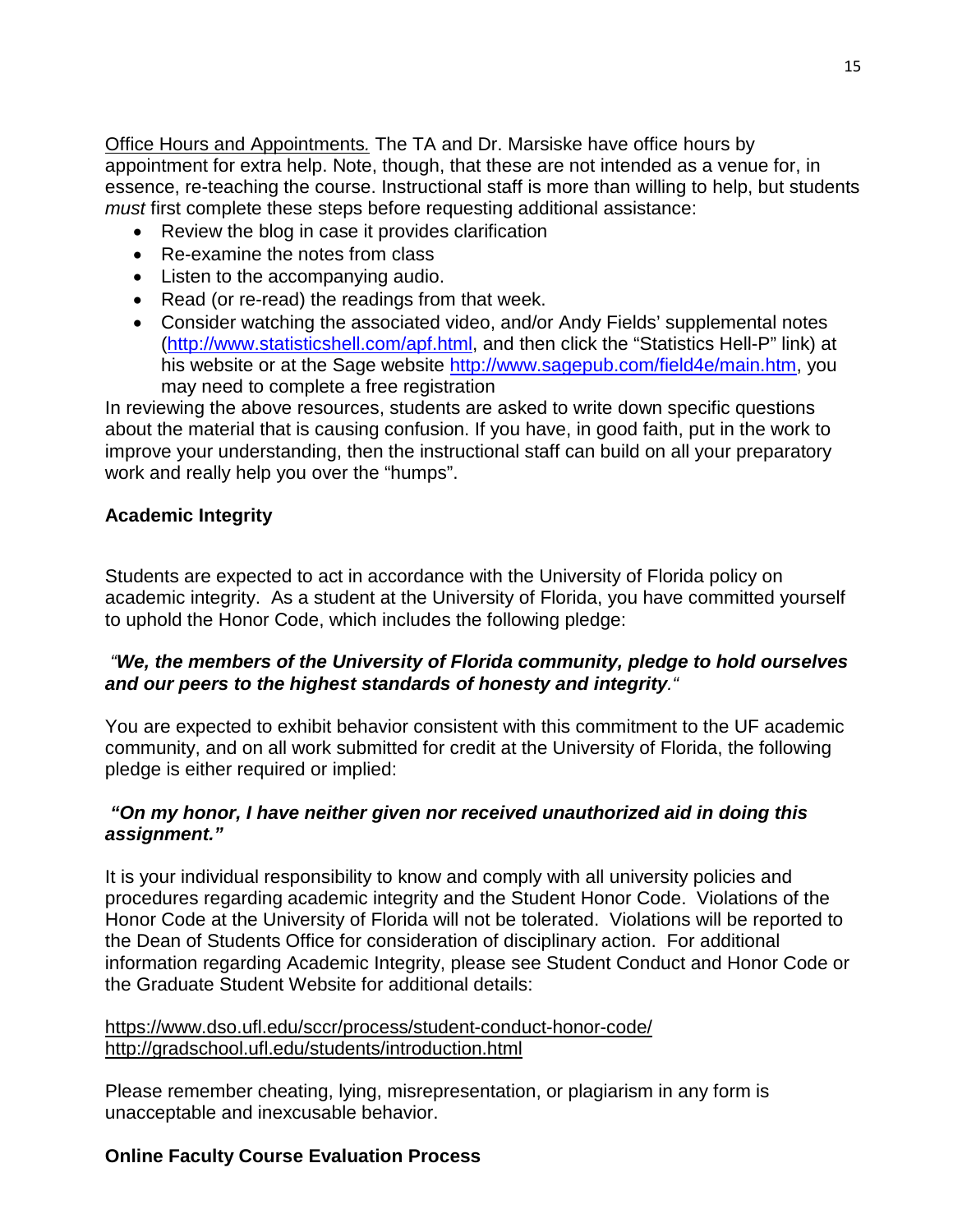#### *For student evaluations of teaching [\(https://evaluations.ufl.edu\)](https://evaluations.ufl.edu/), all members of the class will be awarded one (1) bonus point if at least 80% of the enrolled class completes evaluations, and two (2) bonus points if 100% of the enrolled class completes evaluations.*

Students are expected to provide feedback on the quality of instruction in this course by completing online evaluations at [https://evaluations.ufl.edu](https://evaluations.ufl.edu/) so make sure you include a statement regarding the value and expectation for student participation in course evaluations. We suggest you include a comment regarding how you will use the evaluations (e.g. to make specific improvements to the course and teaching style, assignments, etc.). It is also important to make some statement regarding the direct influence they have on faculty tenure and promotion, so your input is valuable. Evaluations are typically open during the last two or three weeks of the semester, but students will be given specific times when they are open. Summary results of these assessments are available to students at [https://evaluations.ufl.edu/results/](https://evaluations.ufl.edu/results/ )

# **SUPPORT SERVICES**

## **Accommodations for Students with Disabilities**

If you require classroom accommodation because of a disability, you must register with the Dean of Students Office [http://www.dso.ufl.edu](http://www.dso.ufl.edu/) within the first week of class. The Dean of Students Office will provide documentation to you, which you then give to the instructor when requesting accommodation. The College is committed to providing reasonable accommodations to assist students in their coursework.

## **Counseling and Student Health (Health, Wellness, and Academic Resources)**

Students sometimes experience stress from academic expectations and/or personal and interpersonal issues that may interfere with their academic performance. If you find yourself facing issues that have the potential to or are already negatively affecting your coursework, you are encouraged to talk with an instructor and/or seek help through University resources available to you.

## Health and Wellness

- *U Matter We Care*: If you or a friend is in distress, please contact [umatter@ufl.edu](mailto:umatter@ufl.edu) or 352 392-1575 so that a team member can reach out to the student
- *Counseling and Wellness Center*: offers a variety of support services such as psychological assessment and intervention and assistance for math and test anxiety. Visit their web site for more information: <http://www.counseling.ufl.edu/cwc/Default.aspx> or call (352) 392-1575. On line and in person assistance is available.
- *University Police Department* (352) 392-1111 or 9-1-1 for emergencies; see also [http://www.police.ufl.edu](http://www.police.ufl.edu/)
- *The Student Health Care Center at Shands* is a satellite clinic of the main Student Health Care Center located on Fletcher Drive on campus. Student Health at Shands offers a variety of clinical services. The clinic is located on the second floor of the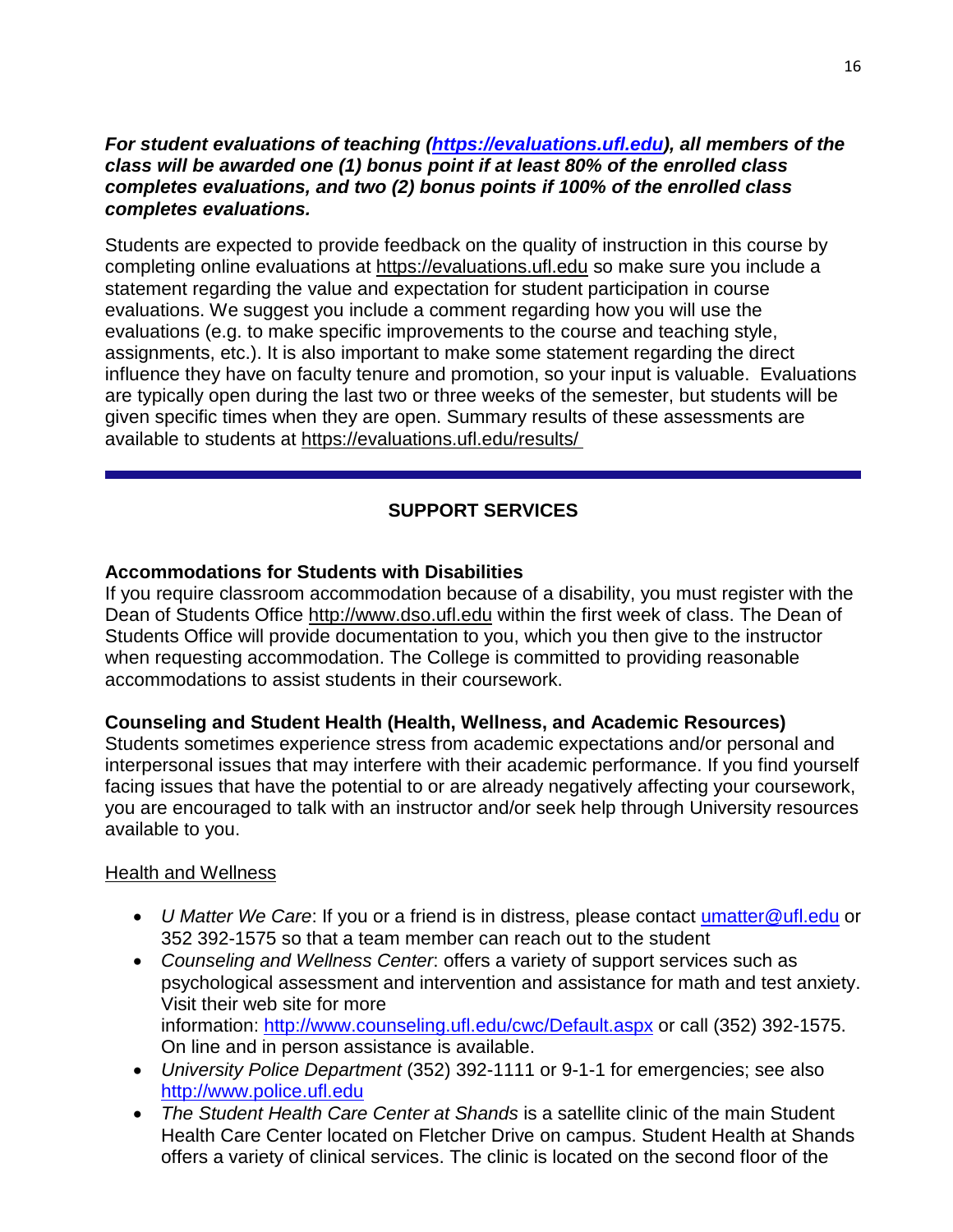Dental Tower in the Health Science Center. For more information, contact the clinic at 392-0627 or check out the web site at: <https://shcc.ufl.edu/>

- *Crisis intervention* is always available 24/7 from: Alachua County Crisis Center: (352) 264-6789 [http://www.alachuacounty.us/DEPTS/CSS/CRISISCENTER/Pages/CrisisCenter.asp](http://www.alachuacounty.us/DEPTS/CSS/CRISISCENTER/Pages/CrisisCenter.aspx) [x](http://www.alachuacounty.us/DEPTS/CSS/CRISISCENTER/Pages/CrisisCenter.aspx)
- *Sexual Assault Recovery Services* (SARS), Student Health Care Center, (352) 392- 1161

# Academic Resources

- *E-learning technical support*, 352-392-4357 (selection option 2) or e-mail to [Learning-support@ufl.edu,](mailto:Learning-support@ufl.edu) [https://elearning.ufl.edu](https://elearning.ufl.edu/)
- *Career Resource Center*, Reitz Union, 392-1601. Career assistance and counseling. [http://www.crc.ufl.edu](http://www.crc.ufl.edu/)
- *Library Support*, [http://cms.uflib.ufl.edu/ask.](http://cms.uflib.ufl.edu/ask) Various ways to receive assistance with respect to using the libraries or finding resources

BUT – Do not wait until you reach a crisis to come in and talk with us. We have helped many students through stressful situations impacting their academic performance. You are not alone so do not be afraid to ask for assistance.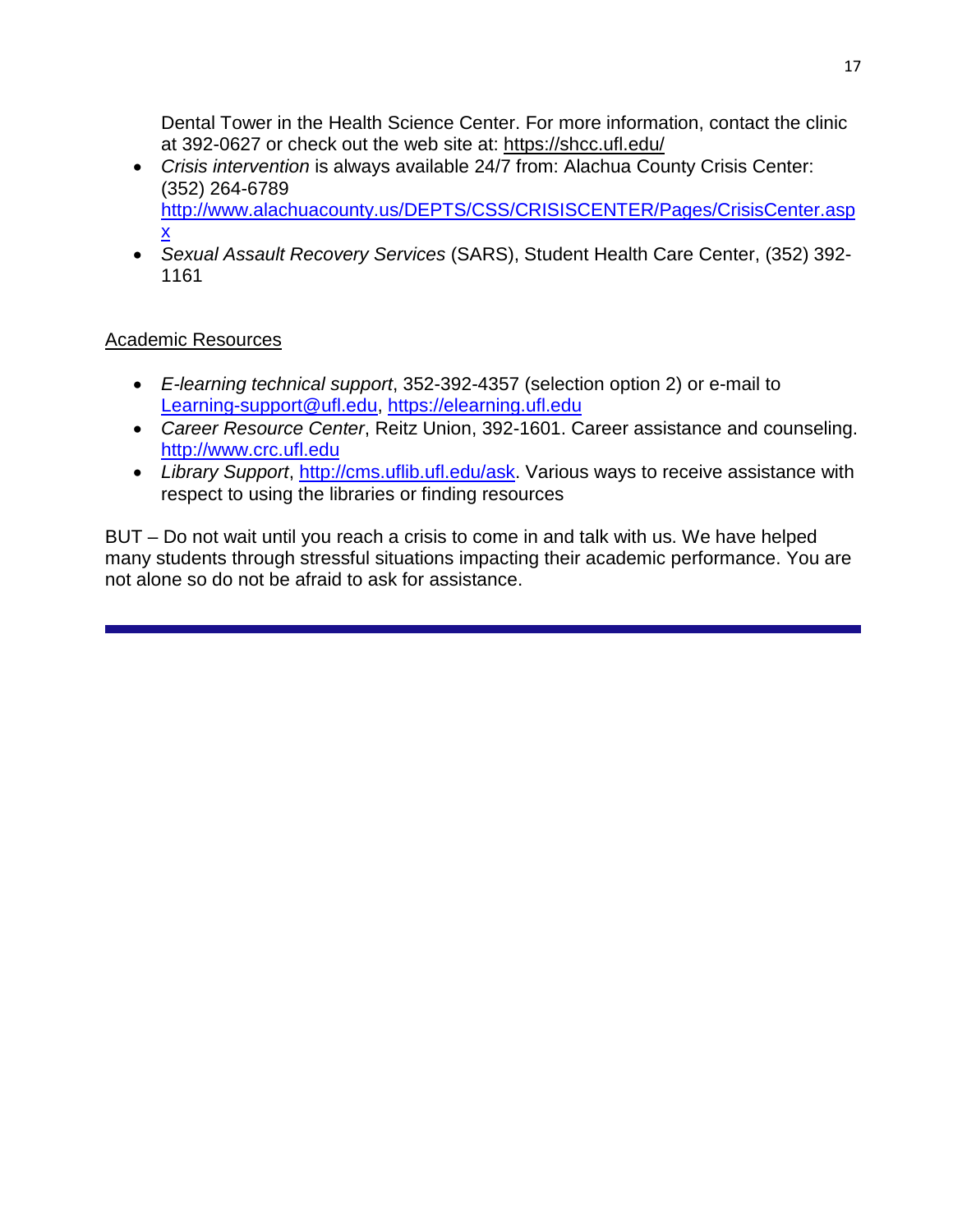# **Appendix: Acceptable Collaboration**

## On Collaboration

What constitutes acceptable levels of collaboration in this class? Please just treat this as "continuing education". It is here for your reference, but if (after reading this) you feel like you may have gone beyond acceptable and want to discuss it, please get in touch with me or one of the teaching assistants at your convenience.

The short answer about how much collaboration is acceptable is "As specified in the syllabus, and in the UF Honor Code". Let's review those items quickly, and then go a little deeper.

#### ========= 1. UF Honor Code:

A key phrase in this honor code relates to "ambiguity": "It is the responsibility of the student to seek clarification on whether or not use of materials or collaboration or consultation with another person is authorized prior to engaging in any act of such use, collaboration or consultation. If a faculty member has authorized a student to use materials or to collaborate or consult with another person in limited circumstances, the student shall not exceed that authority. If the student wishes to use any materials or collaborate or consult with another person in circumstances to which the authority does not plainly extend, the student shall first ascertain with the faculty member whether the use of materials, collaboration or consultation is authorized. "

http://regulations.ufl.edu/chapter4/4041-2008.pdf

Key phrasing with regard to collaboration:

(a) Plagiarism. A student shall not represent as the student's own work all or any portion of the work of another. Plagiarism includes but is not limited to:

1. Quoting oral or written materials including but not limited to those found on the internet, whether published or unpublished, without proper attribution.

2. Submitting a document or assignment which in whole or in part is identical or substantially identical to a document or assignment not authored by the student.

(b) Unauthorized Use of Materials or Resources ("Cheating"). A student shall not use unauthorized materials or resources in an academic activity. Unauthorized materials or resources shall include:

1. Any paper or project authored by the student and presented by the student for the satisfaction of any academic requirement if the student previously submitted substantially the same paper or project to satisfy an academic requirement and did not receive express authorization to resubmit the paper or project.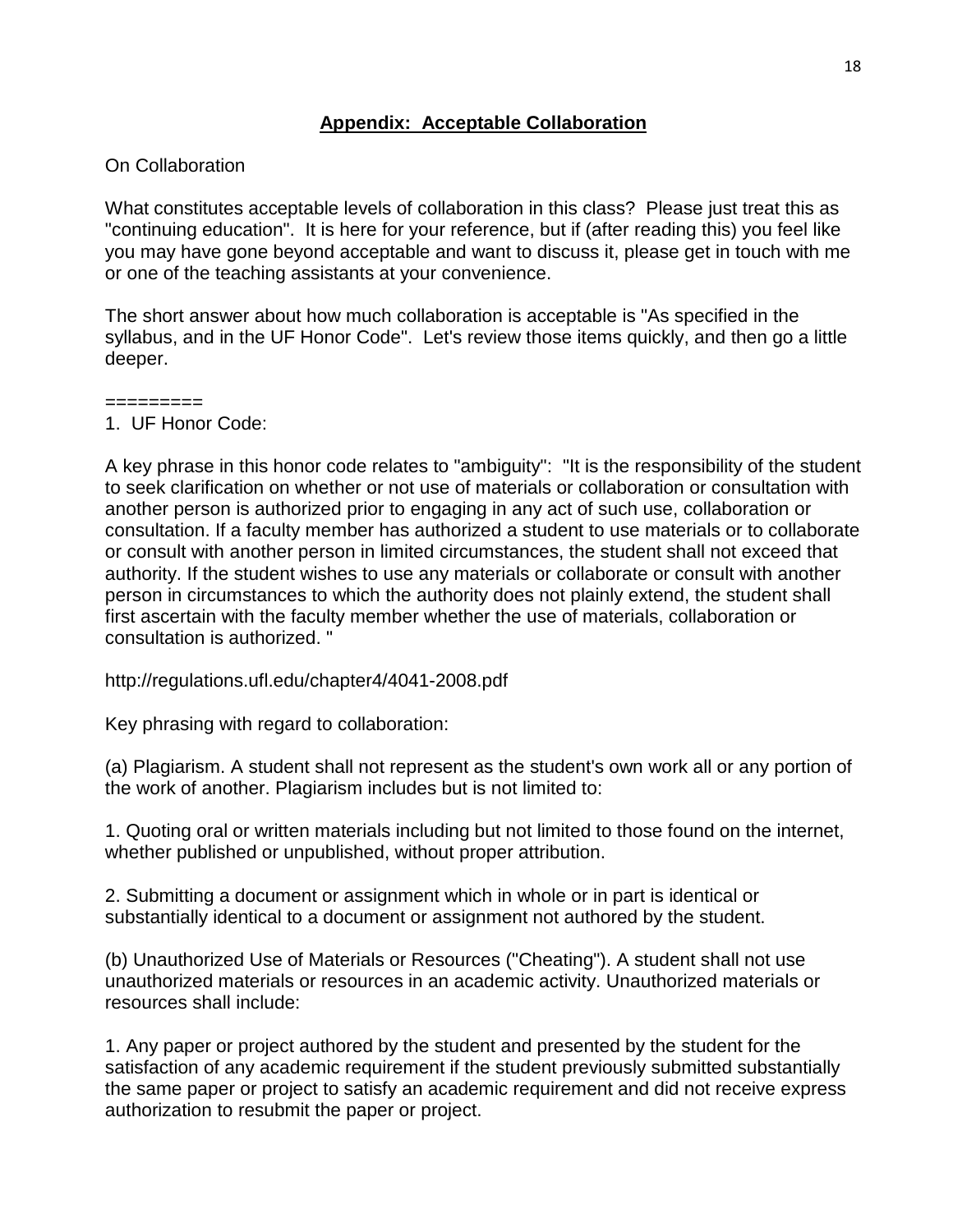2. Any materials or resources prepared by another student and used without the other student's express consent or without proper attribution to the other student.

3. Any materials or resources which the faculty member has notified the student or the class are prohibited.

4. Use of a cheat sheet when not authorized to do so or use of any other resources or materials during an examination, quiz, or other academic activity without the express permission of the faculty member, whether access to such resource or materials is through a cell phone, PDA, other electronic device, or any other means.

(c) Prohibited Collaboration or Consultation. A student shall not collaborate or consult with another person on any academic activity unless the student has the express authorization from the faculty member.

1. Prohibited collaboration or consultation shall include but is not limited to:

a. Collaborating when not authorized to do so on an examination, take-home test, writing project, assignment, or course work.

b. Collaborating or consulting in any other academic or co-curricular activity after receiving notice that such conduct is prohibited.

c. Looking at another student's examination or quiz during the time an examination or quiz is given. Communication by any means during that time, including but not limited to communication through text messaging, telephone, e-mail, other writing or verbally, is prohibited unless expressly authorized.

2. It is the responsibility of the student to seek clarification on whether or not use of materials or collaboration or consultation with another person is authorized prior to engaging in any act of such use, collaboration or consultation. If a faculty member has authorized a student to use materials or to collaborate or consult with another person in limited circumstances, the student shall not exceed that authority. If the student wishes to use any materials or collaborate or consult with another person in circumstances to which the authority does not plainly extend, the student shall first ascertain with the faculty member whether the use of materials, collaboration or consultation is authorized.

## =========

## 2. Syllabus:

The syllabus says:

"On all work submitted for credit by students at the University of Florida, the following pledge is either required or implied:

"On my honor, I have neither given nor received unauthorized aid in doing this assignment".